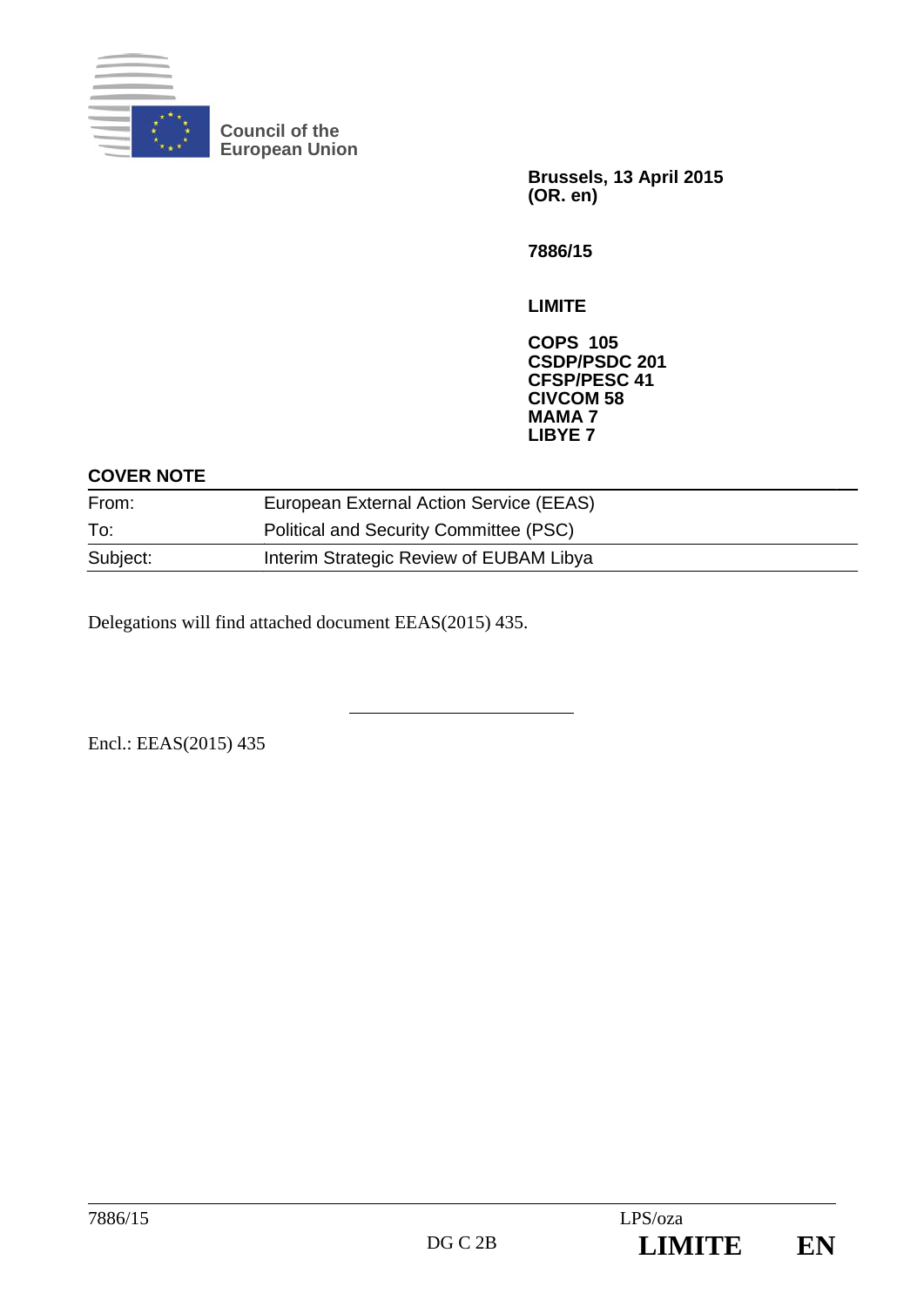### EUROPEAN EXTERNAL ACTION SERVICE



### **Working document of the European External Action Service**

| <b>EEAS Reference</b>                    | EEAS(2015) 435                                                                         |
|------------------------------------------|----------------------------------------------------------------------------------------|
| <b>Distribution marking</b>              | <b>Limited</b>                                                                         |
| To [and/or GSC<br>distribution acronyms] | <b>Political and Security Committee</b><br>CSDP/PSDC, PESC, CIVCOM, COPS, COMAG, LIBYA |
| <b>Title / Subject</b>                   | <b>Interim Strategic Review of EUBAM Libya</b>                                         |
| [Ref. prev. doc.]                        |                                                                                        |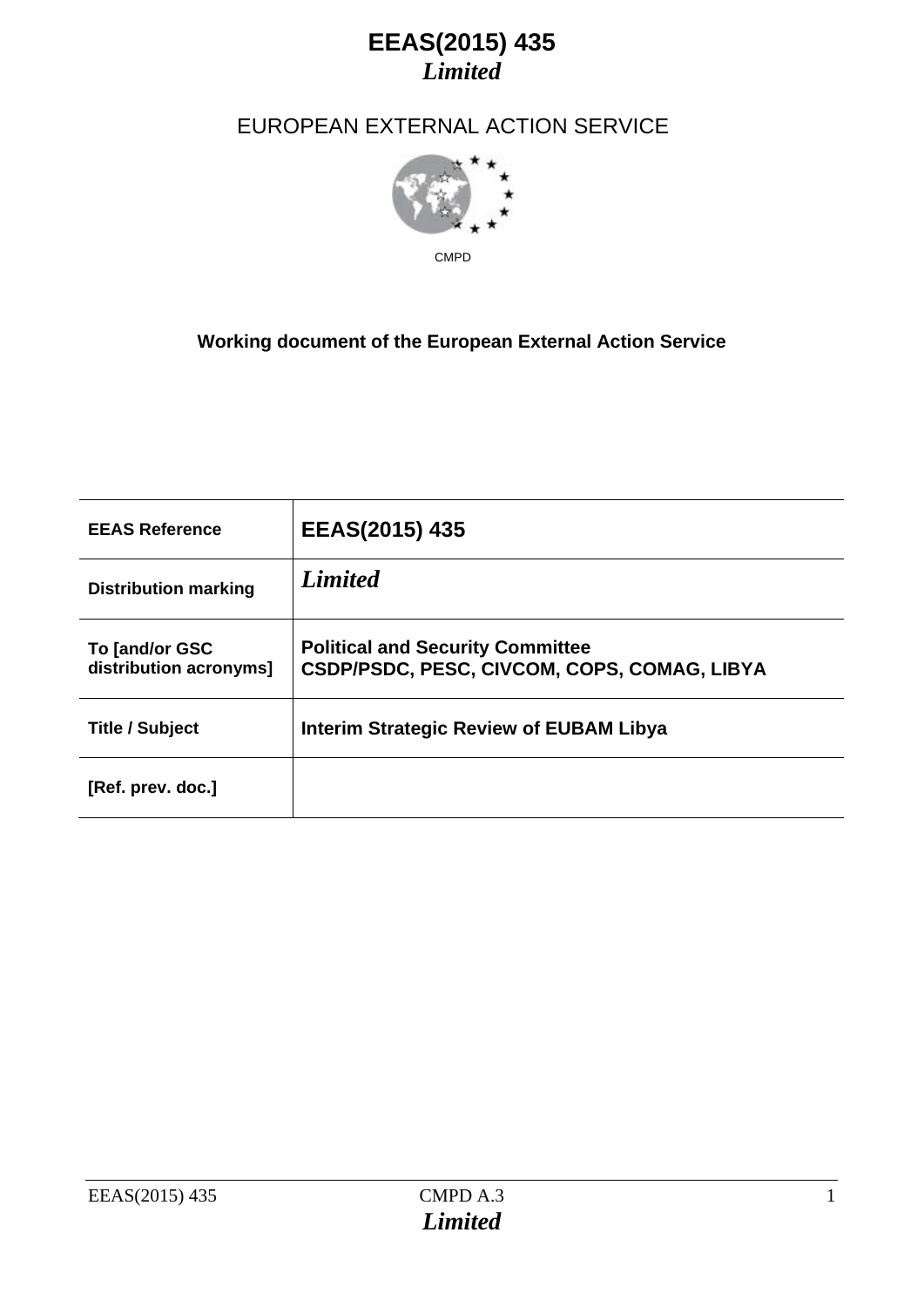#### **EUBAM Libya Interim Strategic Review**

#### **I Introduction**

- 1. On 8 September 2014, the PSC tasked the EEAS to prepare an Interim Strategic Review (ISR) of EUBAM Libya in response to the dramatic deterioration in the political and security situation in Libya that has occurred since July 2014.
- 2. Presentation of this ISR to Member States (MS) was originally envisaged to occur in November 2014. The presentation of the ISR was rescheduled to allow the review to be in line with broader discussions by MS on Libya at the 9 February 2015 Foreign Affairs Council (FAC), at Gymnich on 6 March and the FAC of 16 March 2015. In addition, the delay in presentation had been designed to reflect further on the reinvigorated political dialogue, brokered by UNSMIL, which commenced in Geneva.
- 3. Nevertheless, with the mandate expiry of EUBAM Libya due on 21 May 2015, it is appropriate that the ISR is presented to guide decision-making on the mission's immediate future. This decision is, by necessity, separate but complementary to the PSC discussion on possible alternative CSDP options to support EU political objectives regarding Libya and the region which are currently being elaborated in an updated Political Framework for a Crisis Approach in Libya (PFCA) due in April 2015.
- 4. The previous Strategic Review of EUBAM Libya<sup>1</sup>, undertaken in May 2014, had highlighted the importance (and fragility) of a political transition and stable security situation as essential prerequisites to underpin the viability of the mission. These two key assumptions have not been met, although it should be noted that many elements of the previous review, in particular the decision to focus on operational activities through pilot projects in Libya, might still be applicable in the event that a sustainable political and security transition does eventually occur.
- 5. The various decisions to relocate the mission from Libya, to reduce the size of EUBAM Libya to an absolute minimum capacity of just 3 international staff operating from Tunis and to return the Peacock Compound headquarters have all been pragmatic responses to the volatile situation in Libya. EUBAM Libya's ability to deliver its mandate has consequently proved extremely difficult, and therefore a strategic re-assessment of the mission is now required ahead of the existing mandate expiry.
- 6. In parallel to commencing the ISR process, the PSC tasked the EEAS on 7 October 2014 to develop an initial PFCA<sup>2</sup> in order to shape possible options as a comprehensive EU response to the Libya crisis in the short term (i.e. one year), including on related security issues

 $\overline{a}$ 

EEAS 9552/14 dated 6 May 2014.

 $^{2}$  13829/14 dated 1 October 2014.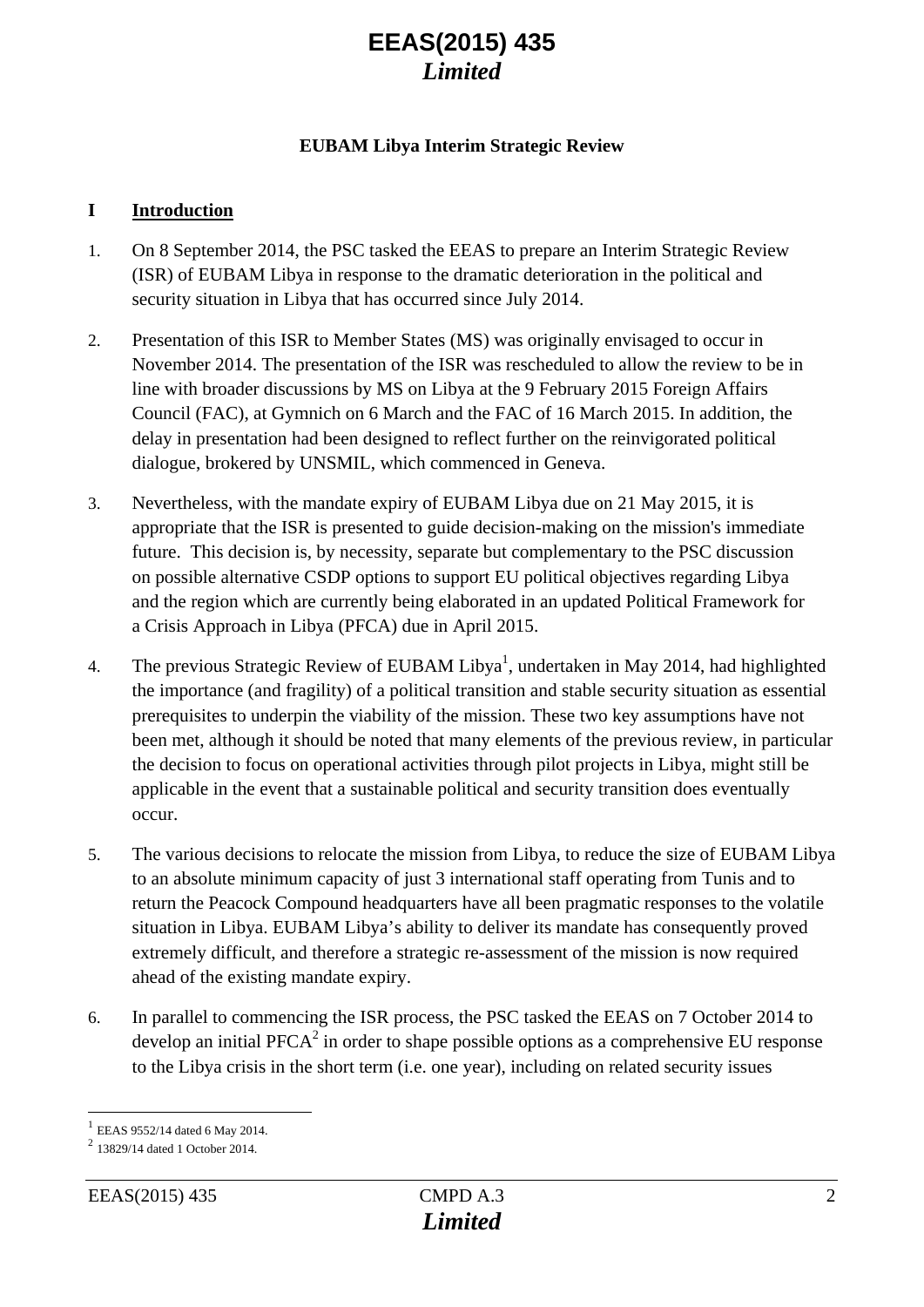involving EUBAM Libya.

- 7. An EEAS issues paper detailing suggestions for a stronger articulation of EU engagement in Libya was also presented to MS on 14 January 2015 in order to promote debate in the FAC on 9 February, including on immediate options for EUBAM Libya.
- 8. The PFCA confirmed the EU's key strategic interest in supporting Libya's transition and emphasized that only a ceasefire agreement could eventually allow for a meaningful resumption of EU support, including a return of EUBAM Libya to Tripoli. The aim of this ISR is therefore to guide decision-making on the immediate future direction of EUBAM Libya in support of this overarching political imperative, noting the essential ceasefire constraint and timeline of one year as outlined in the PFCA.
- 9. This ISR therefore builds on the broader context of the PFCA and the issues paper noted above. The review process has also guided thinking and prudent planning on a number of possible alternative CSDP options to support EU political objectives regarding Libya. These options will be presented in the updated PFCA to reflect latest political and security developments.
- 10. The ISR draws upon elements of the previous review where appropriate and has been fully coordinated with the relevant services in the EEAS, the Commission, EU Delegations and FRONTEX. The analysis has been updated through a CMPD-led fact finding mission to Tunis in October 2014; discussions with MS capitals; meetings with a broad number of interlocutors including, *inter alia*, UNSMIL, the US State Department and US AFRICOM, the Tunisian MoFA, FRONTEX, NATO, and IoM.
- 11. EEAS discussions with the legitimate Libyan political authorities were not possible in the circumstances. A series of meetings between the Head of the EU Delegation in Libya and EUBAM Head of Mission with a broad political spectrum of Libyan interlocutors did take place 23-29 October in Tripoli, Tobruk and Beida**<sup>3</sup>** . These discussions were inconclusive, reflecting the confusing nature of contemporary Libyan politics, and exposing once more the uncertainty regarding legitimate Libyan political ownership of EUBAM Libya.

#### **II. Situation - Political and Security Context**

- 12. The political and security context is comprehensively described in both the PFCA and subsequent issues paper. Key updates of relevance to this ISR include the:
	- Continued evacuation/relocation of almost all international organisations, including the EU Delegation and the mission, from Libya;
	- EEAS instruction of 14 October 2014 for EU programmes, including EUBAM Libya, not to conduct activity with Libyan individuals and agencies whose allegiance to the legitimate Libyan authorities cannot be confirmed;

 3. COREU EAS/1187/14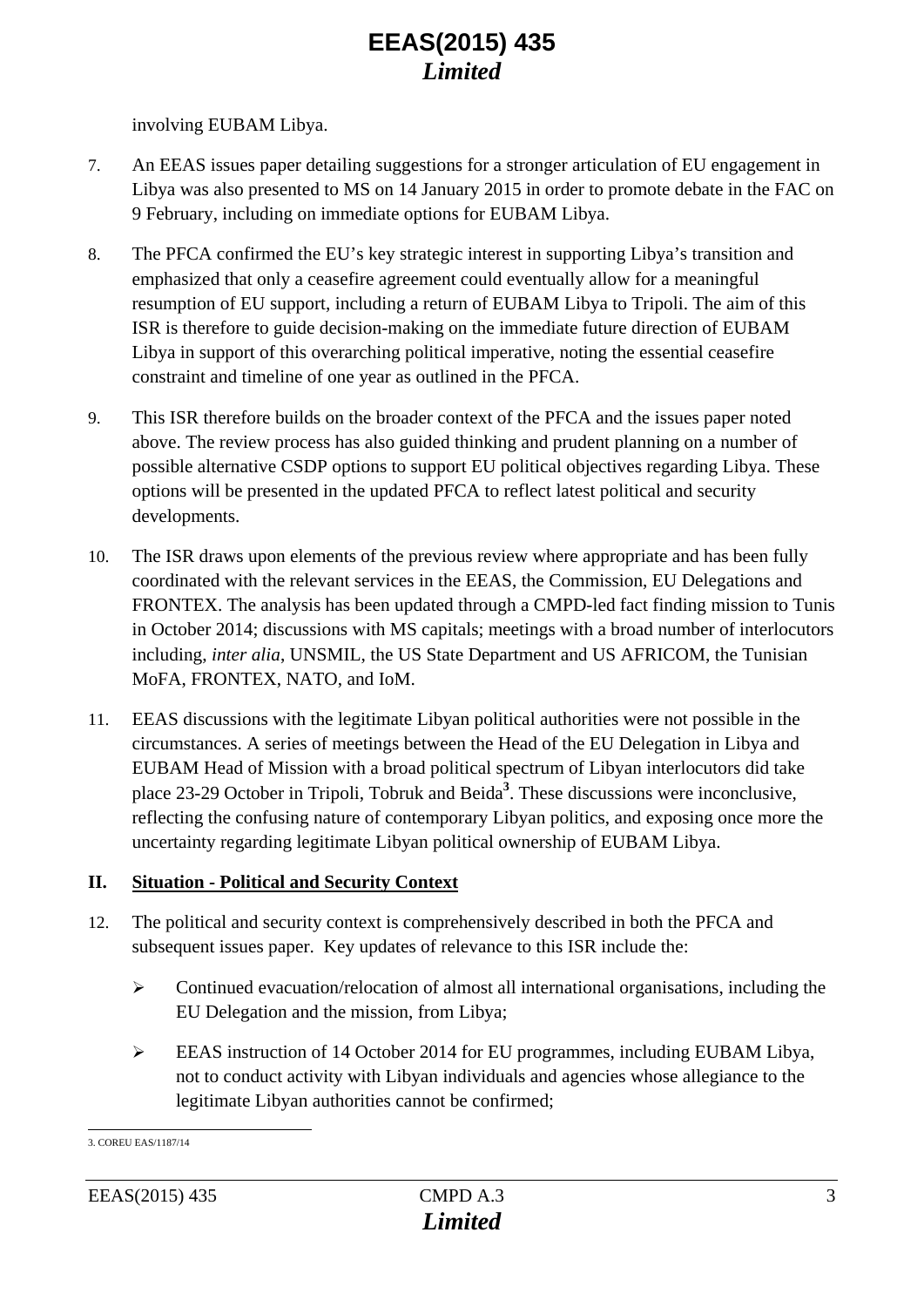- $\triangleright$  Continued lack of political transition, exacerbated by the existence of 2 parallel governments both vying for control over Libya. The Tobruk government is increasingly isolated and resembles a government in exile. It remains heavily influenced by regional neighbours and has recently made overtures for support from international backers in the Gulf (UAE, Saudi Arabia) and Russia;
- $\triangleright$  Libya's political landscape was significantly complicated by the Supreme Constitutional Court of Libya ruling of 6 November 2014 which declared the process that led to the elections of the HoR unconstitutional;
- $\triangleright$  Whilst the International Community (IC), in coordination with the UN, does not recognise the legitimacy of the rival Tripoli government, the latter body has increasingly taking de facto control of many of the key government ministries and other instruments of State which have direct relevance to EUBAM Libya's mandate. Significantly, this control includes government installations such as border crossing points, airports and ports extending from Misrata westward to the Tunisian border. Ultimately, in the case of the Libyan MoI and MoFA, it is open to interpretation whether EUBAM Libya's mandate remains at the invitation of the 'host nation authorities';
- $\triangleright$  Fighting intensifying in many areas, notably in Benghazi and in Tripoli and its surroundings. In Benghazi the Libyan Army has made important gains against the Ansar al Sharia militias, while in Tripoli Libya Dawn forces have gained considerable ground. The rift between the opposing forces has become more marked as both sides strive for as strong a bargaining position as possible ahead of any negotiation;
- $\triangleright$  Increasing evidence of Daesh presence in Libya, most evident in the attack on the Corinthia hotel, Tripoli, which occurred in late January 2015 and the atrocities committed against Egyptian nationals in Derna during late February 2015;
- UNSMIL-led initiative, following an inaugural meeting of 29 September 2014 in Ghadames, to commence exploratory political and diplomatic dialogue between rival Libyan political factions and develop Confidence Building Measures (CBMs) to give credibility to this mediation and ultimately secure a lasting ceasefire. This dialogue was effectively overtaken by the Supreme Constitutional Court of Libya ruling;
- $\triangleright$  Decision on 14 October 2014 to commence reducing the size of the mission formally from 57 to 17 personnel (in line with Annex 13 to the EUBAM Libya CONOPS Plus), which provided a minimum, but partially untested, operational training and advisory capacity for the Libyan coastguard, customs services and border management personnel deployed at Ras Adjir Border Crossing Point (BCP). Within this framework the mission had also retained an ad hoc and temporary planning capacity to liaise with and support UNSMIL efforts on an airport CBM;
- FAC Conclusions of 20 October and 15 December 2014 re-affirming the EU's strong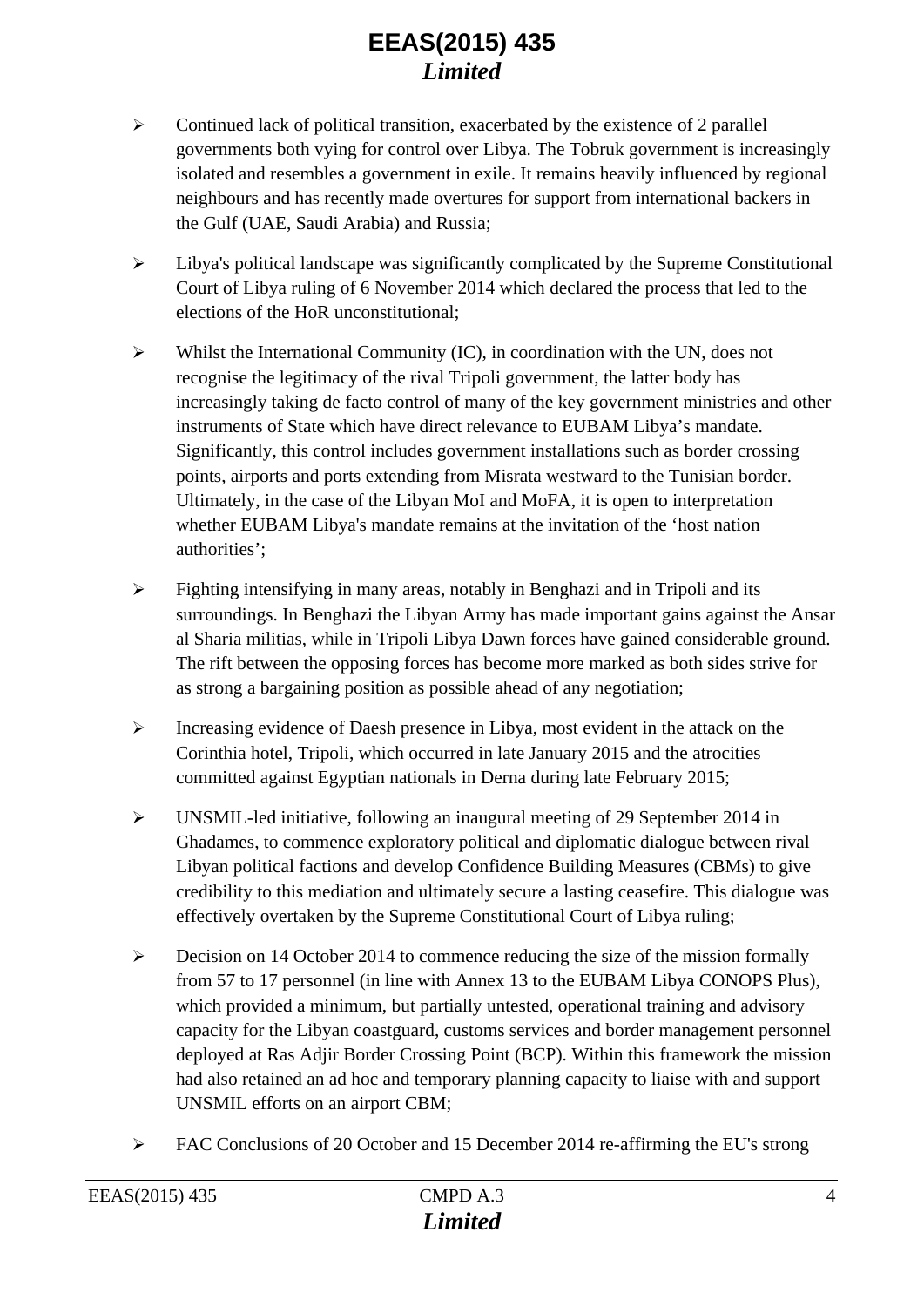political interest and commitment to Libya, including through the efforts of EUBAM Libya;

- Launch of FRONTEX maritime operation TRITON on 1 November 2014 and announcement of a phased reduction of Italian maritime operation Mare Nostrum;
- Listing by the UN Security Council of Ansar Al Sharia-Derna and Ansar Al Sharia-Benghazi on 19 November 2014;
- $\triangleright$  UNSMIL announcement on 2 December 2014 to revitalise the political dialogue process on Libya through meetings and consultations with key Libyan interlocutors including militias, religious and tribal leaders, and the media. After a period of considerable uncertainty, UNSMIL re-commenced this dialogue in Geneva on 14 January 2015, subsequently relocating to both Libya and Morocco on an ad hoc basis commensurate with the political and security situation. Despite a hesitant start, Libyan reactions to this process appear to be increasingly positive notwithstanding the intransigent stance of some militias and key elements within the General National Congress. Whilst this latest development is encouraging, the paradox remains that the political rhetoric is at odds with the deteriorating security situation. Consequently, the timeline and prognosis for the dialogue still remain unclear, but the P3+5 grouping is increasingly viewing the current process as a last opportunity for dialogue;
- Discussions on the southern neighbourhood during the NATO MFA Ministerial meeting on 2 December 2014, in which NATO highlighted Libya as a key area of immediate concern. In response, a number of EU MS and the US stressed the urgency of addressing the deteriorating security situation in Libya;
- $\triangleright$  PSC discussion of 14 January 2015 on the issues paper in which a majority of MS indicated their support in principle to suspend EUBAM Libya and no longer retain the mission's headquarters in Tripoli. On the basis of this discussion, the CivOps Cdr directed the mission to cease planning on all training capacity delivery forthwith;
- PSC decision of 17 February 2015 to further direct EUBAM Libya to commence the process of reducing mission strength to 3 international staff as a contingency measure to take into account the revised timing of the ISR. This process will be completed by 31 March 2015 and the mission is *de facto* already 'on hold';
- $\triangleright$  FAC discussions of 9 February 2015 during which HRVP concluded that MS should maintain EUBAM Libya, but downsize its mission strength further in light of the current political and security situation in Libya;
- UNSC decision on 5 March 2015 to extend UNSMIL's existing mandate, under UNSCR 2144, a further month to 14 April 2015;
- Gymnich meeting of 6 March 2015 and FAC of 16 March 2015, which further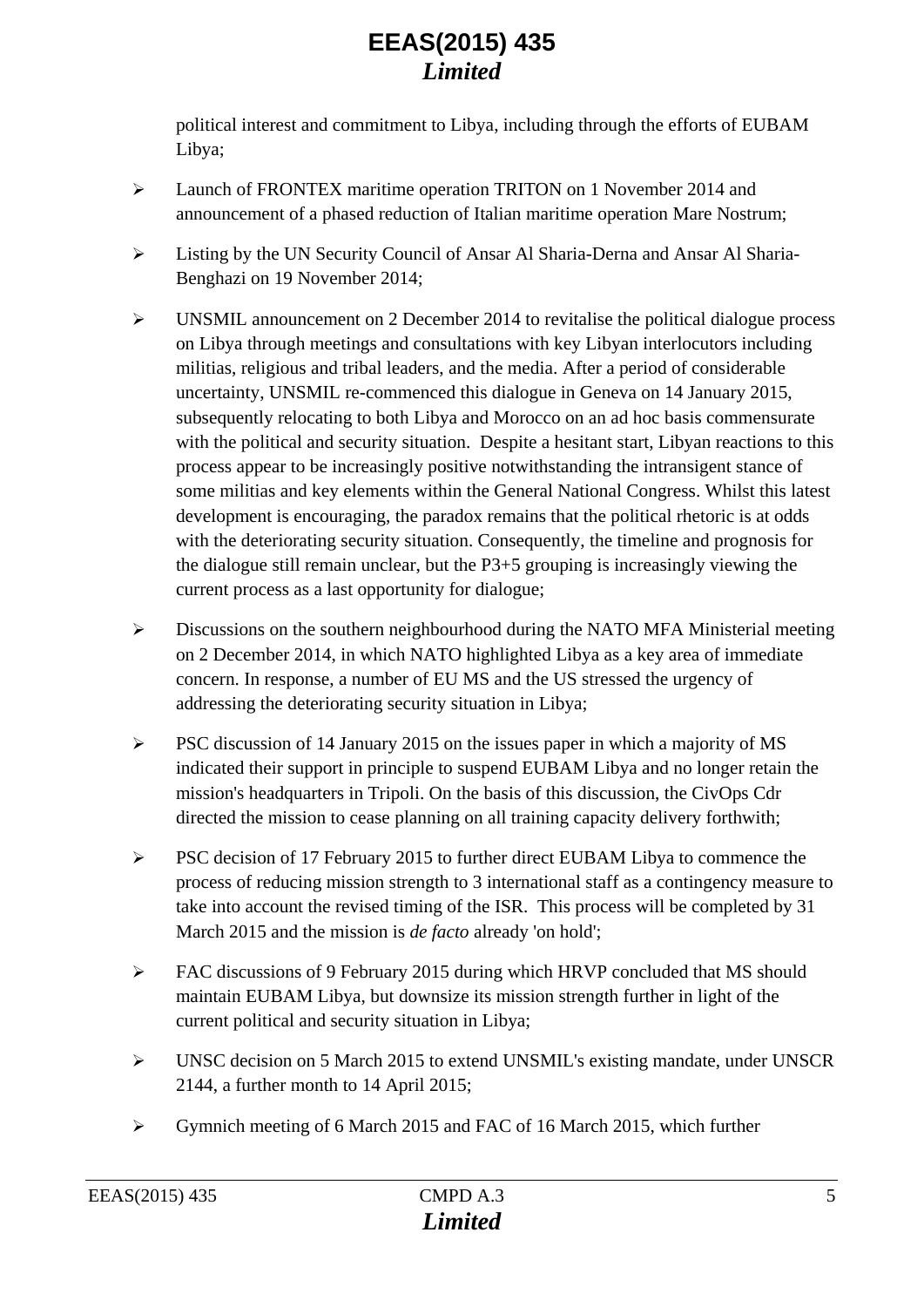confirmed the EU's political interest and commitment to Libya.

- 13. The above update confirms the PFCA's assessment that the situation continues to be extremely challenging and dynamic, with no clear end in sight which would suggest a credible political transition occurring in at least the immediate term. In this regard, international support to Libya, under the aegis of UNSMIL, remains crucial but planning on its delivery is being conducted in a vacuum. In the absence of a credible ceasefire, any shortterm response will likely remain modest and will take time to have any discernible effect other than supporting political messaging.
- 14. The decision to re-engage EU efforts in Libya itself (i.e. including the EU Delegation and EUBAM Libya) will require agreement by MS on the political and security conditions that would need to be in place to allow a sustainable return of the mission to Libya. These conditions could include the following:
	- An agreed political settlement to form a Government of National Unity (GNU);
	- $\triangleright$  An effective ceasefire is in place which would allow sufficient freedom of movement for the mission;
	- $\triangleright$  The functioning of a legitimate government in control of key institutions;
	- At least a Unilateral Declaration signed by the GNU to confirm, in writing, its political commitment to EUBAM Libya (and subsequently leading to signing of the mission SOMA);
	- $\triangleright$  Effective lines of transport communication established to allow the IC to operate in Libya safely;
	- $\triangleright$  A functioning headquarters which can accommodate the mission in accordance with the security requirements:
	- $\triangleright$  A probation period of at least one month to prove that all of the above conditions are fully met.

### **III. Overview/Analysis of actions undertaken**

#### **a) EU engagement in Libya.**

15. The EU's ability to pursue a comprehensive approach in support to Libya, noted in the last review and updated in the PFCA, has essentially been put on hold with limited engagement being made by EUBAM Libya, and some minor EU instrument activities which have focused on key democratic institutions and civil society.

#### **EUBAM Libya**

16. Immediately after relocation from Libya at the end of July 2014 the mission operated at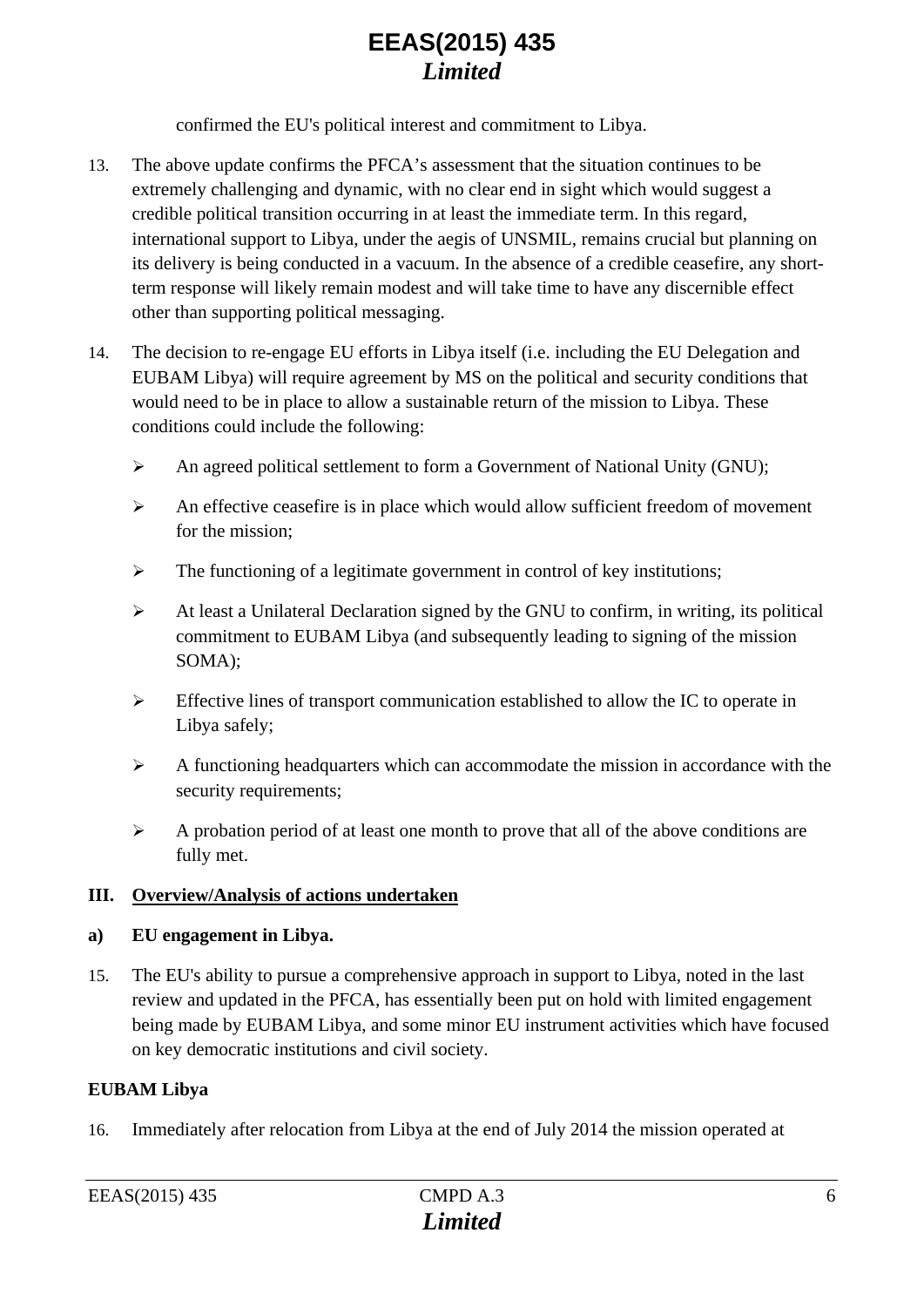reduced capacity from Tunis, with the majority of mission personnel initially tele-working from Europe. Although collocated in Tunis with the EU Delegation from Tripoli and the majority of the IC, the mission was essentially "fixed in position". Issues on the cost, logistic arrangements and diplomatic status of the mission operating in Tunis have been of concern, and progress on mandate delivery in Libya itself soon stalled.

- 17. Mission activity focused on contingency planning by senior management in response to the dynamic situation and in anticipation of the eventual outcome of this ISR. Regional planning support and liaison visits to EUCAP Sahel Niger and EUBAM Rafah allowed the mission to provide technical expertise and lessons learnt on IBM issues. Some limited contact was maintained with key Libyan IBM interlocutors in an attempt to maintain strategic level dialogue, but this was hampered by uncertainties regarding their political allegiances.
- 18. At the operational level, delivery of IBM capacity in Libya through advice, mentoring and training ceased owing to the prevailing political and security conditions, with some training events cancelled at short notice. Remote planning for training in Libya remained resourceintensive, required a lead-time of several weeks and delivery was wholly dependent on a favourable political and security situation. Efforts comprised planning for training in mid-November 2014 with border police authorities at the Ras Adjir BCP, and with naval coastguard and customs personnel in the neighbouring Zuwara port area; this would have resulted in one training event of approximately 5 days per month. However, this training was put on hold for political and operational reasons on 10 November. A limited series of study visits was undertaken in Europe for customs (4 events) and naval coastguard personnel (2 events) and concluded in January 2015. No further activity is planned pending the outcome of the ISR.
- 19. Consequently the potential to focus on pilot projects; co-locate advisers in key ministries; and further develop Libya's maritime Search and Rescue (SAR) and Customs organisations, all previously identified in the last strategic review as the mission's main effort, cannot be achieved.
- **20.** The mission's Peacock Compound headquarters in Tripoli remained vacated during the period July 2014 to March 2015, at which stage the lease was terminated and, at the time of the drafting this ISR, the facility was in the process of being returned to the landlord. The mission had previously offered the usage of the premises to the EU, Member States, UNSMIL, and other international organisations, but no expression of interest was ever received. Following the PSC's endorsement to commence downsizing the mission to essential staff on 14 October 2014, EUBAM Libya reduced to a core team of 17 nominal personnel on 21 November 2014 (within an authorized ceiling of 111). The mission began the downsizing to 3 international staff (+ 3 local staff) on 17 February 2015 and this significant reduction to a minimum on hold capacity will have been completed by 31 March 2015.

#### **EU instruments and tools**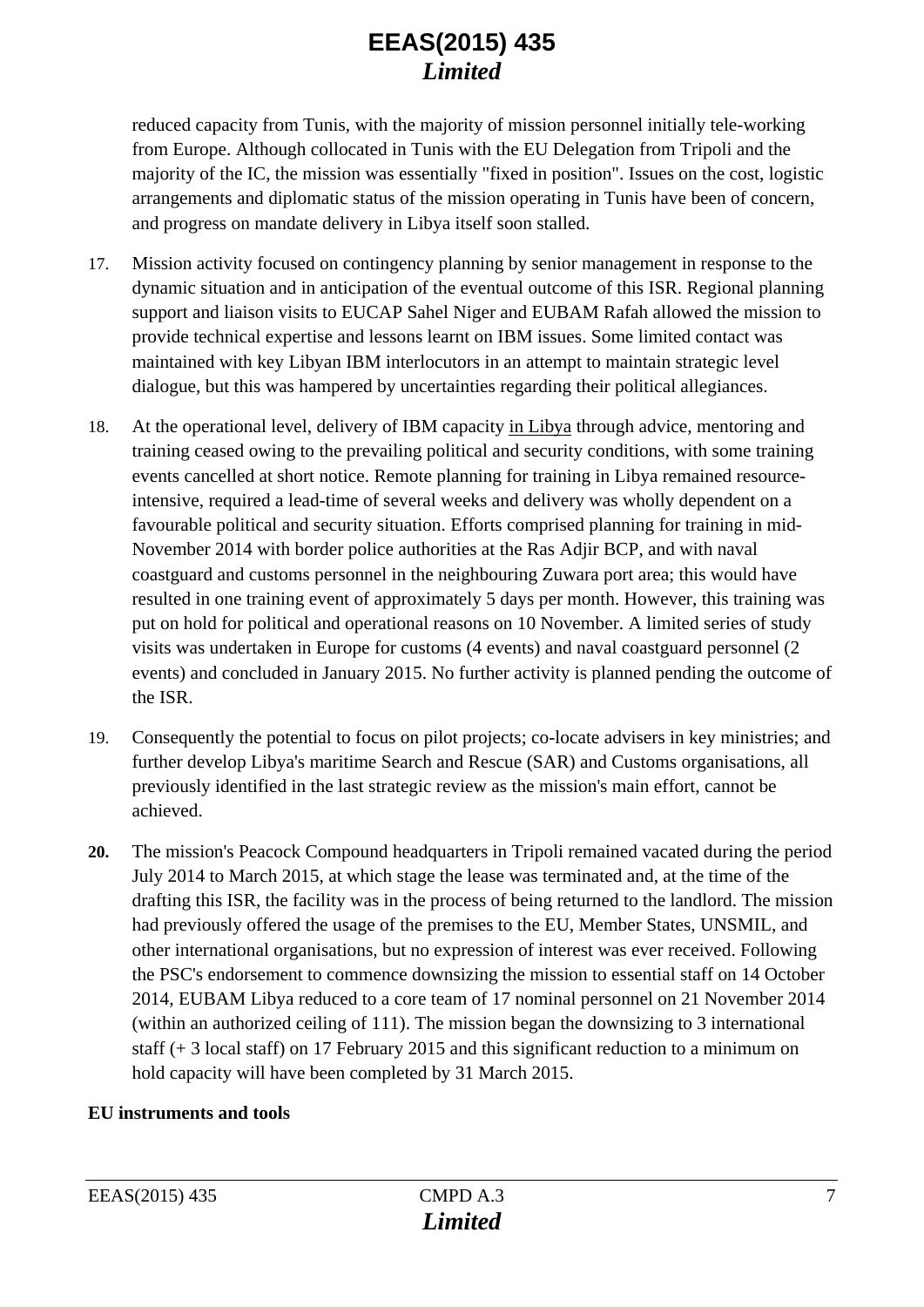- 21. Planned cooperation assistance is described in detail in both the PFCA and previous strategic review. A recent DEVCO and FPI review of the EU cooperation portfolio has taken into account the ongoing conflict and identified those projects that could most effectively benefit the Libyan population. Activities have therefore reduced significantly owing to difficulties in obtaining adequate security provision and authorisation issues arising from the effective paralysis of the Libyan ministerial structure. Moreover, problems in identifying if civil servants are working with the legitimate government or the self-established government in Tripoli continue to pose a serious impediment to progress for cooperation assistance. This situation is further exacerbated by the continuing absence of almost all international project experts in Libya.
- 22. Cooperation activities being considered or actually being conducted (shown in bold) have accordingly been reduced to the following:
	- Governance: Support to UNDP "**Libya Electoral Assistance Programme" (LEAP) (HNECI** training in Tunis), **CDA in Beida** and HNEC in Tripoli **with International Management Group**. **Media support to CDA in Beida with Deutsche Welle.** Support to possible GNU or other key institutions and support to local governance in preparation;
	- Health: **GiZ in Tripoli (training of nurses with local NGO)**;
	- Reconciliation: **Support to conflict mediation with the Humanitarian Dialogue Centre (HDC) in various parts of Libya and in meetings abroad (e.g. Tunis)**;
	- Security: **Support to UXO and ERW clearance and Community safety with Danish Refugee council and Danish Church Aid in various parts of Libya**;
	- Migration: **Support to migrants through IFRC and IOM throughout Libya and Tunisia;**
	- Human Rights/protection: **Protection of persons deprived of freedom with ICRC in Tripoli, Benghazi, Misrata, Sebha and Zliten. Support for mental health, psychosocial rehabilitation for vulnerable and at risk groups in the whole of Libya with IFRC**;
	- Civil Society: **Support to civil society and local governance with ACTED in Tripoli, Sebha, Benghazi, Misrata and Tunis. Support to the constitution on gender issues with GCI in Beida, Tobruk, Tripoli, Benghazi and Tunis.**
- 23. Prior to downsizing, close liaison by EUBAM Libya in respect to cooperation activities remained a key planning requirement, but was hampered by the political situation and the relocation of DEVCO and FPI personnel from Tunis to Brussels. Cooperation activities in the security and migration sectors noted above would appear to represent areas of planning relevance to EUBAM Libya in advance of any resumption of the broader EU cooperation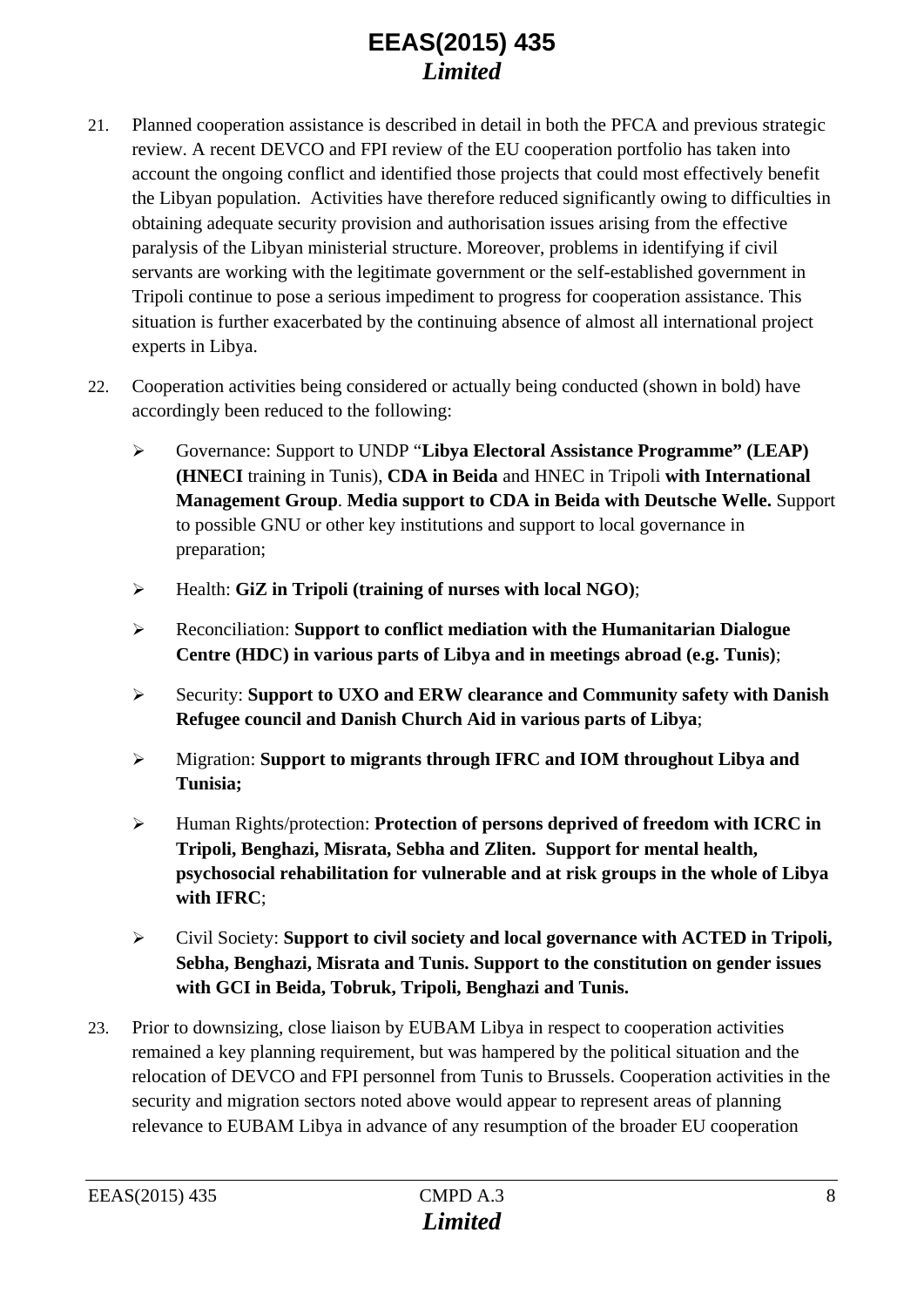programme and the mission.

24. Post ceasefire activities that would allow the EU to engage at local level in terms of security and development outside of Tripoli therefore remain a longer-term priority in order to help achieve a synergistic approach i.e. at a border crossing point, seaport or airport through development of potential pilot projects identified in the last review. Efforts to harmonise capacity delivery in regards to migration and strengthening border control (e.g. Project Seahorse) also remain relevant, and should be exploited once conditions allow.

#### **EU Delegation and Special Envoy**

- 25. The EU Delegation in Tripoli has provided essential political support to EUBAM Libya in order to aid the mission in its dealings with the Libyan authorities and to reaffirm and revitalise Libyan awareness and buy-in of the CSDP mission. At the operational level, the local coordination, programming and implementation of EU cooperation programmes in Libya remains a key activity for the Delegation. This role has increased in significance following the UNSMIL initiative on CBMs. In this regard the continued presence of the 3 security advisers seconded from MS to provide specialist advice to the Head of Delegation and Brussels on Defence, Security and Reform and Policing issues remains crucial. This capacity remains weakened following the departure of the SSR adviser in late October.
- 26. The role of the EU Special Envoy remains vital in terms of political policy coordination and messaging with the Special Envoys from relevant MS and partners in order to help underpin IC/UNSMIL efforts in securing a political agreement and ceasefire.

#### **EU Agencies**

- 27. Cooperation by EUBAM Libya with FRONTEX was undertaken during the reporting period. The mission directly facilitated Libyan participation in a number of FRONTEX events in Europe since the latter organisation does not have a Working Agreement with the Libyan authorities. This facilitation has complemented in some measure the mission's efforts in trying to maintain a strategic dialogue with senior Libyan interlocutors. Discussions on the modalities concerning future FRONTEX support to the mission have still to be resolved within a wider FSJ-CSDP context.
- 28. FRONTEX launched Joint Operation TRITON in the central Mediterranean region on 1 November 2014. TRITON is effectively a merger of two of its existing maritime operations (Hermes and Aeneas) which FRONTEX has conducted during the last 7 years, with Italy being the host nation for all 3 operations. TRITON aims to implement coordinated operational activities within its limited operating area in order to control irregular migration flows and tackle cross border crime through border surveillance and the gathering of information through debriefing and screening activities. In this regard mission efforts to develop a Libyan SAR concept and capacity would appear appropriate.
- 29. Cooperation through EUBAM's assistance between the Libyan Customs and the World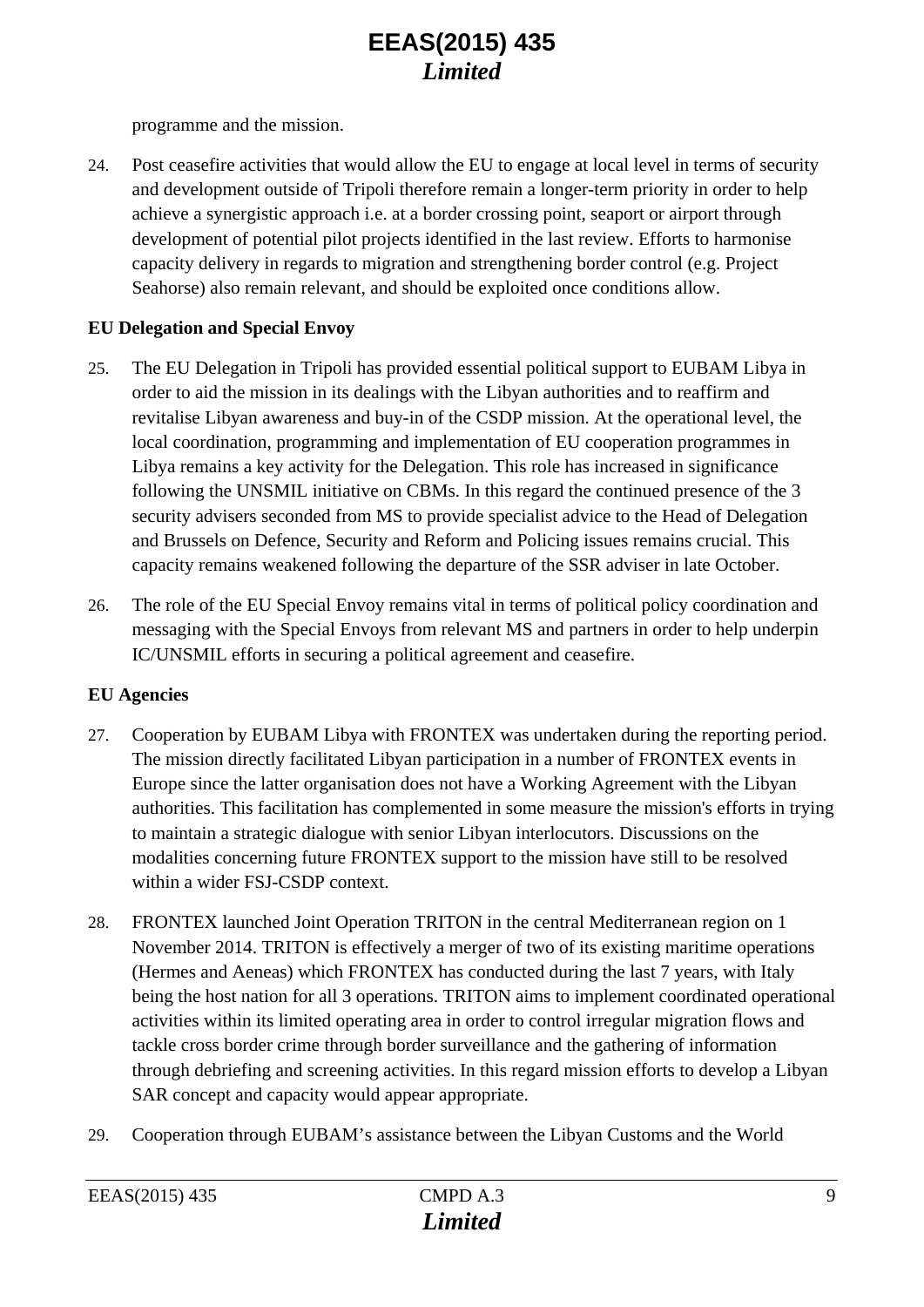Customs Organisation (WCO) was conducted and focused on in-trade facilitation and the use of WCO tools.

- 30. Given the limited capacity and non-executive mandate of EUBAM Libya, future consideration could be given to the more deliberate fusing of activities and information also provided *inter alia* by other JHAs in order to develop a focused response to border security issues.
- **31.** Discussions at HQ level continued with EUROJUST and EUROPOL to explore possibilities for cooperation with EUBAM Libya. This included the provision of support through specialized training from these organisations to the Libyans to complement mission activities, and through the provision of intelligence and threat assessments.

#### **EU Member States**

- 32. Several MS have bilateral cooperation programmes which focus on equipment provision, training, advising and mentoring of Libyan personnel in the security sector. These programmes have effectively been put on hold in response to the prevailing circumstances in Libya.
- 33. The technical agreement between Italy and Libya for the employment of Italian unmanned aerial vehicles in border control surveillance activities in southern Libya is of particular note as an update to the last review. Furthermore, Italy and Libya have agreed the recommissioning of the contract between Finmeccanica SELEX and Libya on the provision of radar surveillance equipment which was originally signed in 2009. Initially conceived for the southern border, for security reasons it has been reformulated for the northern borders.

### **b) Overview of other significant engaged actors and their activities**

- 34. In the wake of latest developments, the majority of the IC have variously adopted a 'wait and see approach' in order to reassess what might be possible once conditions allow. Analysis of these programmes continue to indicate that they share many of the problems facing both MS and EUBAM Libya particularly regarding absorption capacity, lack of coordination and security considerations.
- 35. UNSMIL retains its key mandated role under UNSCR 2144 to support a Libyan transition to democracy, including through promoting, facilitating and providing technical advice and assistance to a single and inclusive national dialogue. The recent political and security situation is severely testing UNSMIL's capacity to deliver its mandate and current efforts are focused in bringing together opposing Libyan political rivals through dialogue in order to seek an effective end to hostilities which could in turn underpin the desired political transition and allow a GNU to form.
- 36. This political dialogue has already undergone various iterations and appears to be gaining some traction. Nonetheless, it will require careful nurturing if it is to maintain further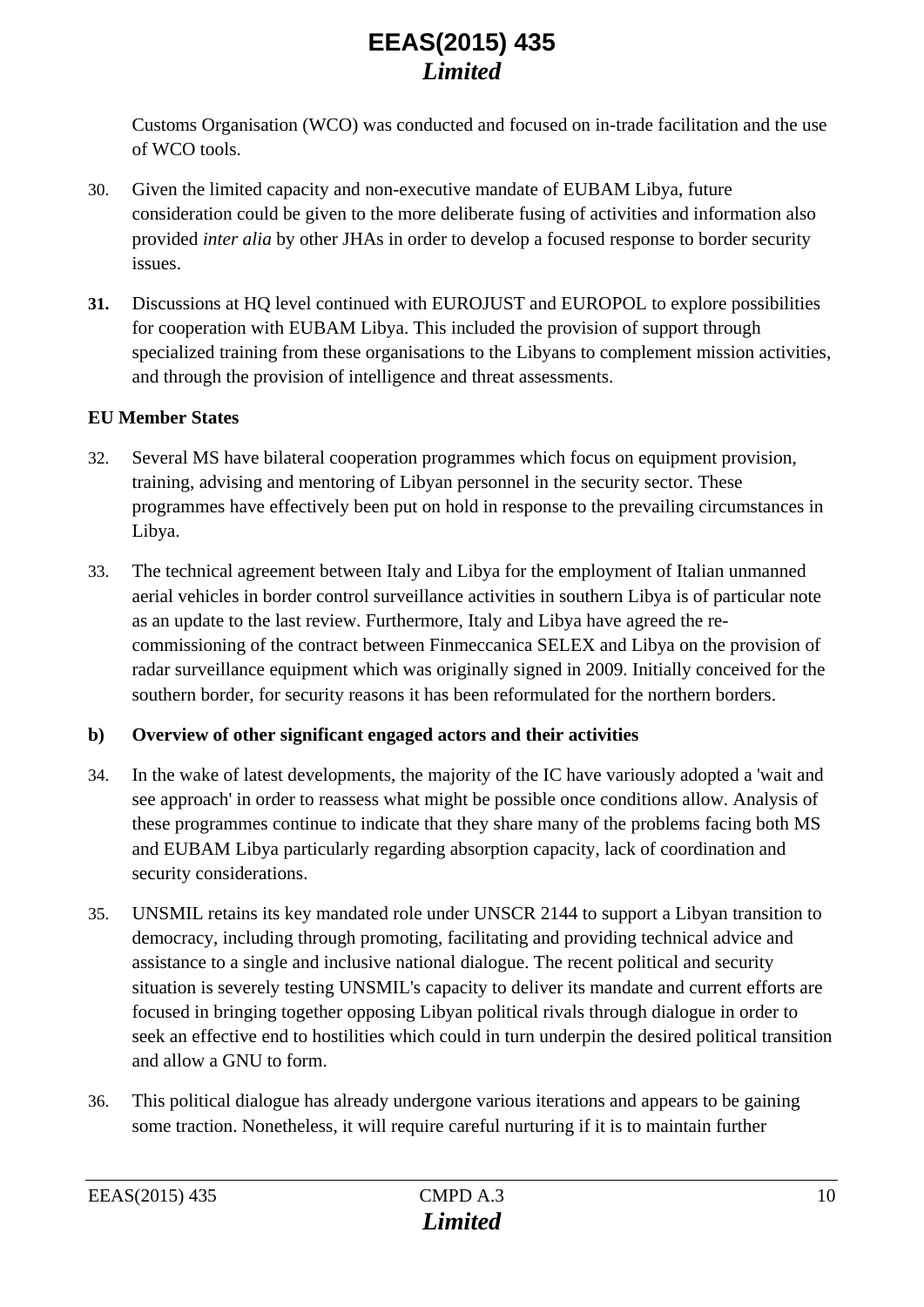momentum and result in the Libyans themselves developing their own solution to the crisis, guided through IC support.

- 37. UNSMIL's initial request for EU support on CBMs to support the former Ghadames dialogue process focused on the "functioning of regional airports in Libya". With the ruling of the Supreme Court, the initial Ghadames process came to an end, rendering the CBMs irrelevant at that stage. Nonetheless, the experience from this process has highlighted the importance of the EU's offer for close engagement with UNSMIL planners to allow the EU to be able to respond quickly with appropriate resources and capacity should the need arise.
- 38. A number of fundamental questions will need to be addressed to guide planning should UNSMIL successfully resume the CBM process as a result of the current political dialogue, including; whose confidence is being built (and whose therefore potentially undermined); the level of Libyan buy-in and agreement on the process; the location of activity, provision of security and the situation on the ground; the role of the militias, the timeline and funding/logistic issues.
- 39. UNSMIL is restricted by a lack of capacity on the ground in Libya and currently operates from both Brindisi and Tunis. It has benefited from what it describes as "excellent cooperation" with EUBAM Libya. In this regard, both the EU Delegation and former EUBAM Libya staff are well-placed to liaise further with UNSMIL as their experts potentially have effective 'eyes-on' knowledge and experience of some of the key infrastructure and security issues likely to pertain to CBMs.
- 40. At the technical level, EU support could be provided under the local coordination and political guidance of the EU Delegation which could provide a clearing house role for MS equipment/expertise contribution (including through FRONTEX) and ensure the use of existing EU instruments where appropriate. EUBAM Libya's potential involvement in any IBM-related CBMs (e.g. airports) would clearly require the mission to be regenerated with appropriate personnel and facilities which is currently lacking owing to the process of downsizing.
- 41. UNSMIL completed an internal strategic review of its mission in January 2015 to guide planning on the revision of its mandate originally due on 14 March 2015, but extended exceptionally to 14 April 2015. Whilst the findings of this review have not yet been made available at the time of writing, it is clear that the SSR component of the mission will remain substantially reduced (i.e. current strength is only 5 persons from the original 18 staff) and that robust financial constraints are being forced on UNSMIL as a whole. A decision on the possible extension of the mandate for a further month is also anticipated at the time of writing this ISR.
- 42. In summary, UNSMIL's aspirations for immediate impact on CBMs will likely only be partially met and thus a focus on developing much-needed situational awareness and planning capacity, as outlined in the PFCA, will remain the priority for the immediate period. The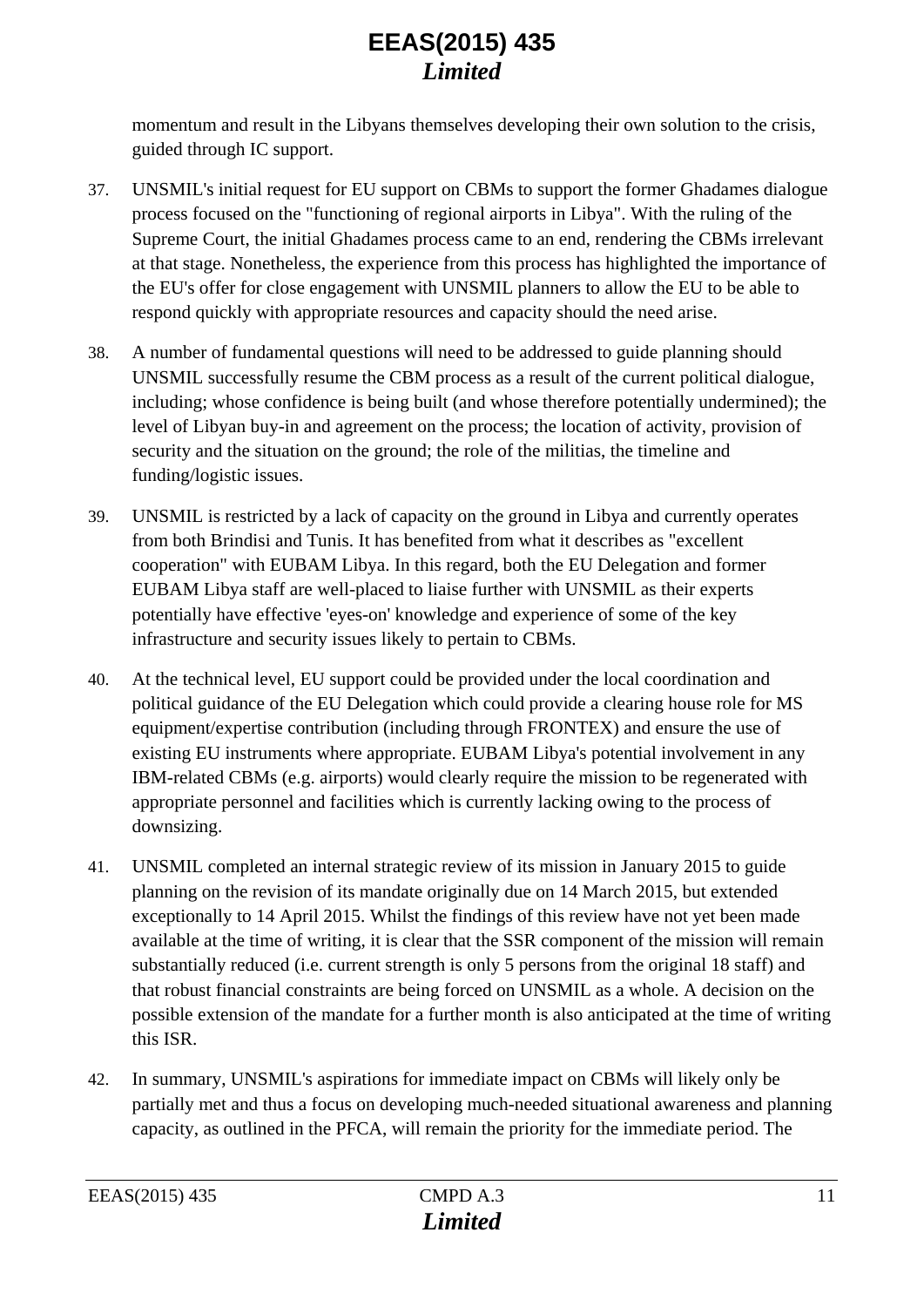possibility for UNSMIL to brief the PSC on the eventual outcome of its planning on CBMs could be considered in order to further inform MS with regard to potential EU involvement.

- 43. The US has relocated its staff to Malta and put on hold all of its activities in Libya, pending an improvement in the political and security situation. It is currently considering relocating to Tunis in the coming weeks. Funding for a rapid expansion of the Libya support programme (variously reported at  $\in$  6M) remains frozen, and unless there is an improvement in Libya, it is likely that this funding will be reallocated in support of other regional programmes in neighbouring countries, and in particular Tunisia.
- 44. The US had unofficially noted the possibility to support EUBAM Libya through the provision of funding for equipment which has already been identified by mission experts to help develop Libyan border security capacities. In response to the recent downsizing of EUBAM Libya, US counterparts have indicated during further informal discussions that this funding could now possibly be aligned in support of IBM-related CBMs or diverted to support other related EU activities in the region.
- 45. Libya is included into NATO's Defence Capacity Building Initiative that was launched at the Wales NATO Summit in September 2014 as a potential pilot project for defence capacity building. This initiative builds upon earlier Libyan request for support, but owing to the political and security situation on the ground NATO has not been able to enter into any meaningful dialogue with Libyan authorities on these matters (i.e. provide advice on the necessary structures, procedures and arrangements required to develop a national security policy and strategy). The lack of such policy and strategy to underpin Libya's eventual security structures, once a transition has taken hold remains of strategic significance to EUBAM Libya planning. Staff to staff dialogue at informal working level is being maintained.
- 46. Planning for the continuation of General Purpose Forces (GPF) training of the Libyan army in 2015 and beyond has ceased in response to the current uncertain situation. The first phase of training already undertaken in 2014 by Turkey, Italy and the UK is complete and no followup training is envisaged at this stage. Large-scale US training of the GPF in Bulgaria has not commenced and has been put on hold indefinitely. It is evident from the experience of GPF training that numerous problems exist in the vetting, and provision of suitable recruits. Concerns regarding the future employment, political loyalty and accountability of GPF trained personnel in Libya also remain unresolved.

#### **c) Threat assessment**

47. Reference is made to the latest SIAC Assessments**<sup>4</sup>** . Of note, these Threat Assessments conclude that a sustainable ceasefire is not considered feasible in the immediate future. The Daesh attack on the Corinthia hotel in Tripoli on 27 January, and recent upsurge in violence

 $\overline{a}$ 

<sup>4</sup> EEAS (2015) <sup>10018</sup> of <sup>16</sup> January 2015, and (2015) <sup>10061</sup> of <sup>18</sup> February 2015.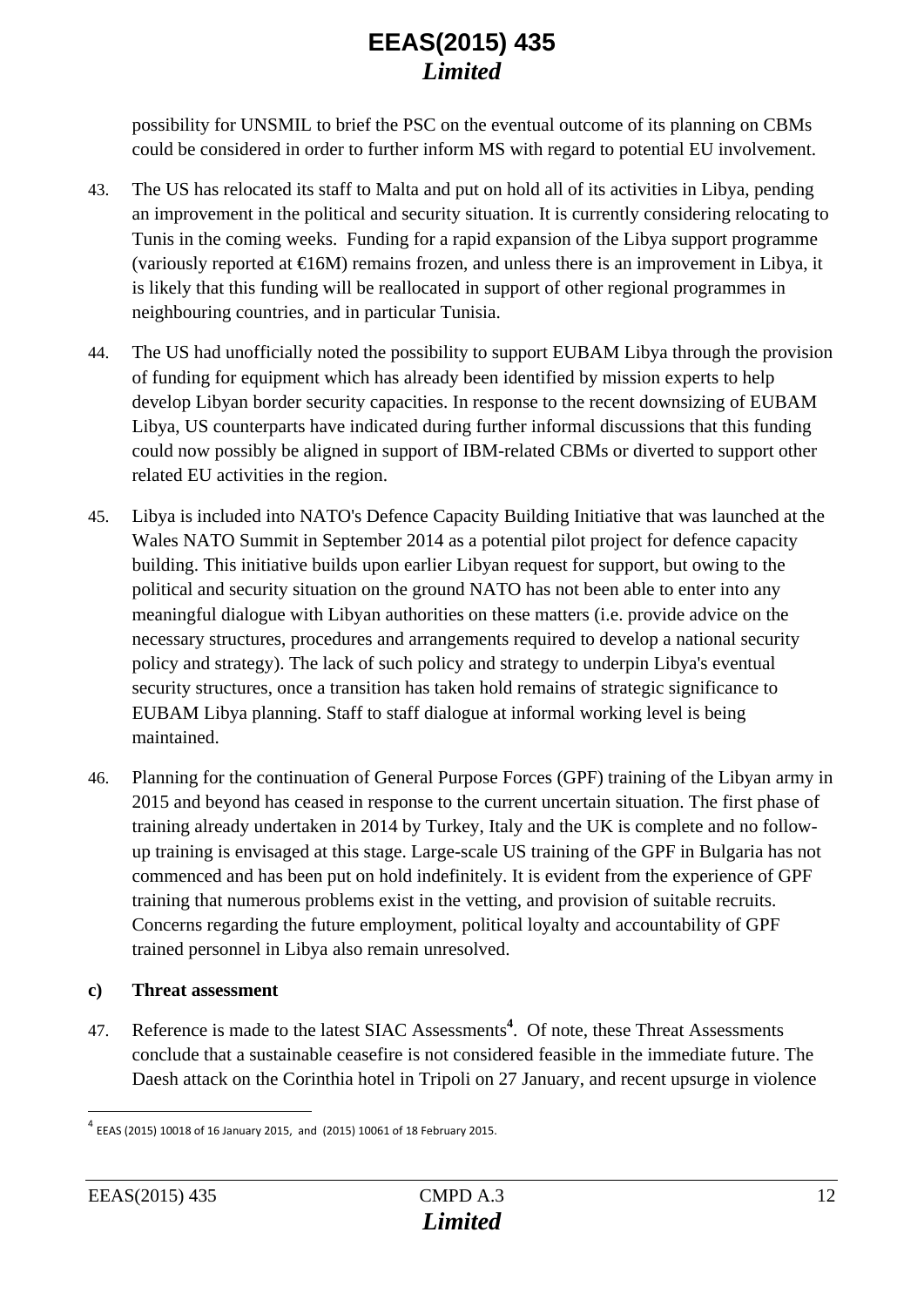in Tripoli as a whole, are of particular concern and may be the precursor of future attacks directly targeting European interests. The implications from the terrorist attack in Tunis on 18 March 2015 will also need to be taken into account.

#### **IV Mission assessment**

#### **a) Review of the mission planning assumptions (MPAs)**

- 48. The five 5 MPAs for EUBAM Libya identified in the CMC are further re-assessed as follows:
	- $\triangleright$  Libyan political stability is maintained throughout the mission mandate. This assumption has not been met and the prognosis remains bleak in the short term. The evolution of the recent UNSMIL-led mediation efforts will be an important indicator of possible progress.
	- $\triangleright$  The Libyan government confirms its commitment and preparedness to cooperate with the CSDP mission. This assumption has not been met. The ruling of the Supreme Court has created confusion as to the legitimacy of the democratic institutions. Recent discussions between the EU Delegation and the legitimate government had indicated a continued desire for EUBAM Libya support, but this message did not result in tangible activity that the mission could work upon and the longevity of the Tobruk government remains a concern. Translating these political commitments into effective action will remain challenging since the ministerial institutions are weak and inefficient. The loyalty of the institutions remains unclear, more so after the Supreme Court ruling. Some are trying to remain neutral in this political contest while others are effectively under the control of the rival Tripoli government. The current uncertainty casts serious doubts whether EUBAM Libya's mandate remains at the invitation of the 'host nation authorities'.
	- $\triangleright$  A Status of Mission Agreement (SOMA) is concluded with Libya. This assumption has not been met. Previous negotiations with the government had reached a very advanced stage and will need to be revitalised as soon as possible to conclude the SOMA. Pressure will need to be applied on the GNU to secure a Unilateral Declaration granting Privileges and Immunities as a minimum precondition for the mission to return to Libya. This could both demonstrate Libyan intent and help to address the many administrative challenges the mission has faced in the absence of formal status.
	- $\triangleright$  The EU MS will provide necessary resources. This assumption had mostly been met but mission capacity was limited by the lack of suitable candidates in certain key posts that could have had increasing relevance in the mission's activities (e.g. airport security, maritime coastguard and customs). In addition, the future availability of these experts to redeploy into Libya will be dependent on MS authorisation in respect to the challenging security situation.
	- $\triangleright$  The Security situation allows the Mission to operate effectively. This assumption has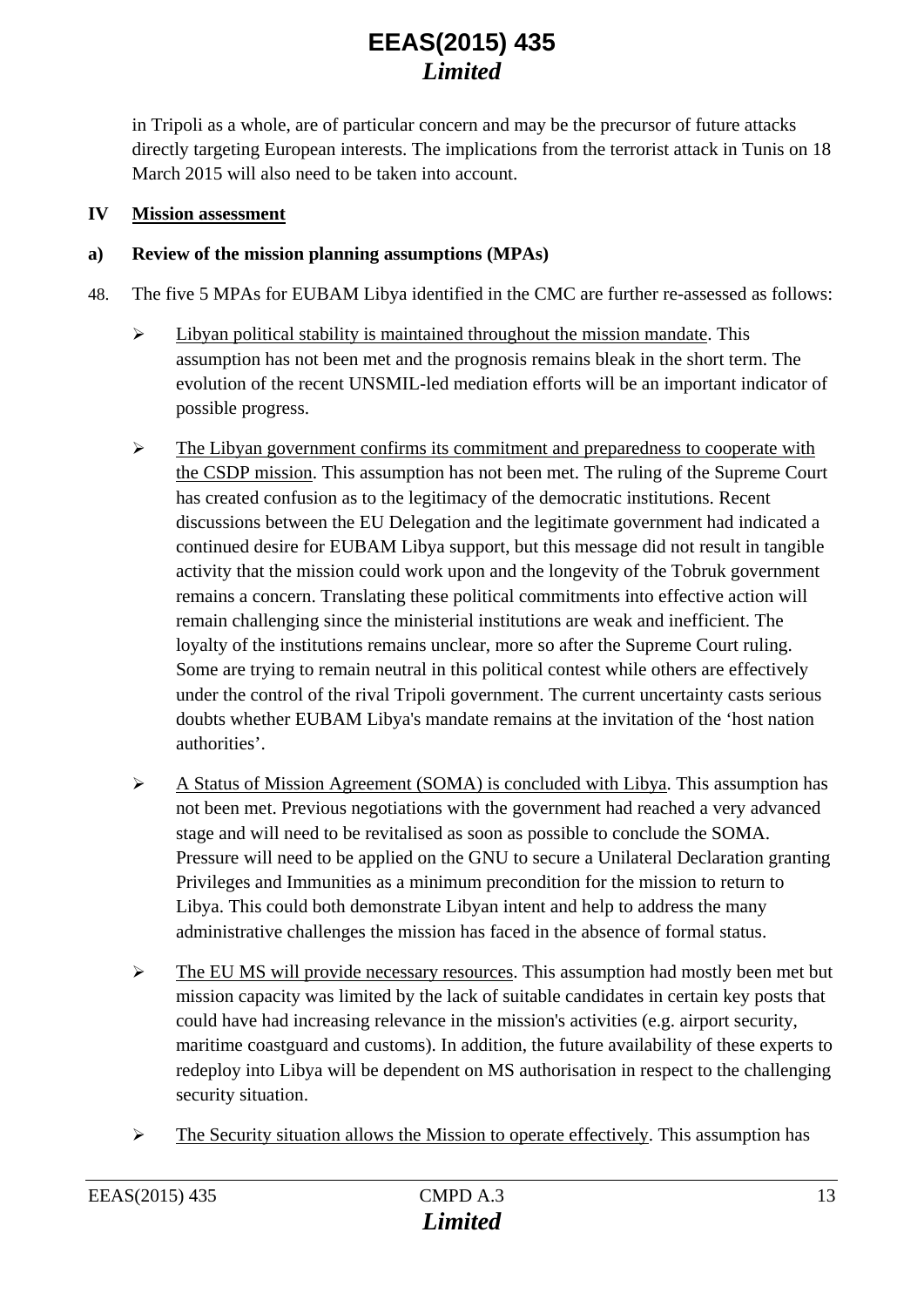not been met and the prognosis is extremely bleak. The situation has made the mission's permanent presence in Libya untenable. A return to Libya can only be envisaged after a sustained and durable ceasefire and other appropriate conditions have been achieved. The increasing threat from Daesh requires a full evaluation and policy to address it.

49. In summary, it is assessed that the MPAs have not been met. The current political and security conditions in Libya seriously weakened the ability of the mission to conduct its mandated tasks and, unless a ceasefire is reached, the prognosis will remain poor. As previously noted, close attention will need to be maintained in this regard to ensure the safety of mission personnel and to gauge the sustained viability of the mission itself.

#### **b) Mandate evaluation**

- 50. The analysis and assessment of progress in mandate delivery is based on EUBAM Libya's End State<sup>5</sup>, and the objectives and tasks as defined in the CMC.
- 51. The previous review highlighted the absence of a favourable broader context in which the mission is operating. This challenging situation has deteriorated with no progress evident in key sectors such as political transition and engagement with militias; national security architecture; functioning institutions; SSR and DDR; a legislative framework; effective human resources; provision of alternative livelihoods to counter systemic smuggling; procurement and key infrastructure.
- 52. The SMR<sup>6</sup> highlights that a brief spike in mission activity occurred in June 2014 following the commissioning of the Peacock Compound and shows what could be possible if conditions allowed a sustained approach. However, the subsequent relocation to Tunis in late July reduced activities in Libya to a standstill. Accordingly some limited progress was made from that already reported upon in the last review. Areas of activity prior to the relocation have included:
	- **Task 1: Through training and mentoring support Libyan authorities in strengthening the border services:** Some further development of the IBM air and land pilot projects at Tripoli airport and at Ras Adjir BCP and Zuwara respectively. Implementation of the seaport BCP was not possible owing to the delayed deployment of the relevant expert. In comparison, positive progress was reported in the maritime domain including a variety of training courses both in Tripoli and Malta which reached 'Train the trainer' level. Efforts on finalising a proposal for a national SAR plan were undertaken.
	- **Task 2: Advise the Libyan authorities in the development of a Libyan IBM strategy: Limited progress was made with the Border Management Working Group (BMWG) and since the knowledge and ownership of Libyan authorities in**

 $\overline{a}$ 

 $<sup>5</sup>$  End State: "a Libya-led concept compliant with EU and international standards for IBM is in place and being delivered by Libyan authorities</sup> without further EU CSDP assistance. Libya has engaged in a structured and efficient partnership with the EU on border management issues".

EEAS 02416/14 of 5 December 2014.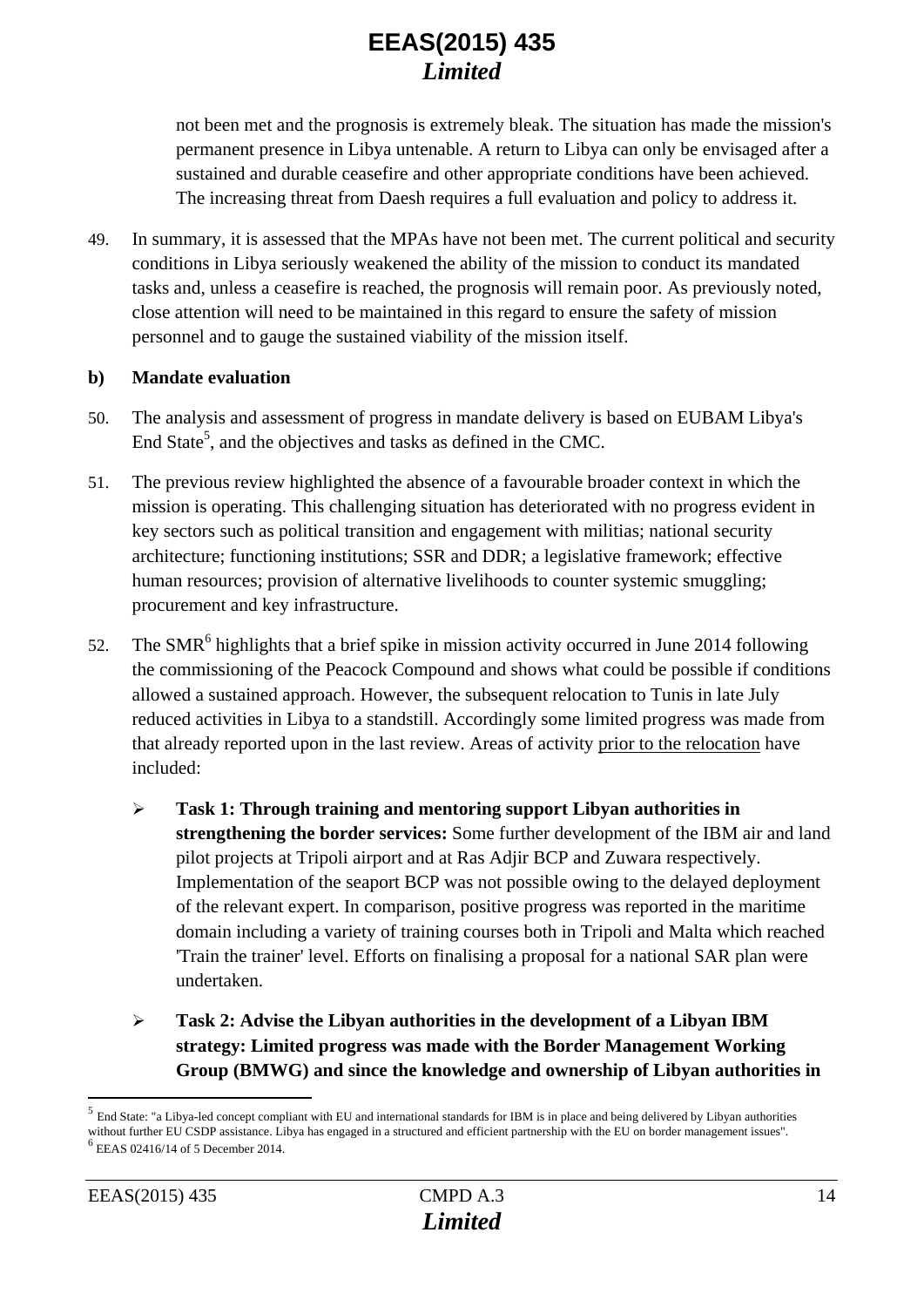**the field of border management remained poor, activity largely comprised study visits rather than the formulation of strategic policy.** 

 **Task 3: Support the Libyan authorities in strengthening their institutional operational capacities: Work on the Border Integrated Security Operations Network (BISON) continued at conceptual level but lacked Libyan capacity and vision to advance to the next stage. The establishment of the Rabat Secretariat to take forward policy on regional border security cooperation, as envisaged in the Tripoli Action Plan, was stalled despite mission efforts. The mainstreaming of the Rule of Law, Human Rights and Gender Equality continued where training was delivered and the mission had reflected this in the drafting of relevant strategic concepts.** 

#### **c) Key Additional Challenges**

- 53. In addition to the challenges to mission progress already noted in the last review, a number of additional considerations have arisen as a result of the mission's relocation to Tunis.
- 54. The mission's legal status in Tunis is still unclear, with the Tunisian authorities unofficially indicating that they would prefer not to explore the issue.
- 55. Security arrangements for the mission remaining in Tunis will need to be revisited as a consequence of the 18 March terrorist attack in the city.
- 56. Even if the mission is augmented with appropriate expertise above the planned limit of 3 international staff, its presence in Tunis will make it difficult for mission staff to assess conditions and operate in Libya to support UNSMIL on CBMs. Significant resource effort is required to assess and react to the dynamic situation, deal remotely with Libyan interlocutors, leaving limited time left available to operate in Libya even before cost and security considerations are taken into account. Close engagement with UNSMIL will be important.
- 57. The decisions to downsize the mission have led to a marked loss of expertise and corporate memory. This skill fade could limit the mission's future ability to regenerate quickly, should a post ceasefire situation be appropriate, and indicates that a more modest, phased approach will need to be pursued rather than any rapid return in strength to Tripoli. Such an approach is likely to be common to most IC activity once a return is possible.
- 58. The ability of the security company, Garda World, to fulfil its contracted security obligations was proved to be at some risk, as it is understood that the company had reduced its security capacity in line with the mission's downsizing. It is therefore questionable whether it could have supported the mission in Libya effectively. This issue will need to be explored ahead of any new security contract negotiations should the mission be regenerated.
- 59. The PSC decision of 17 February 2015 to return the Peacock Compound to its landlord focused MS attention on the significant financial implications of the long term retention of a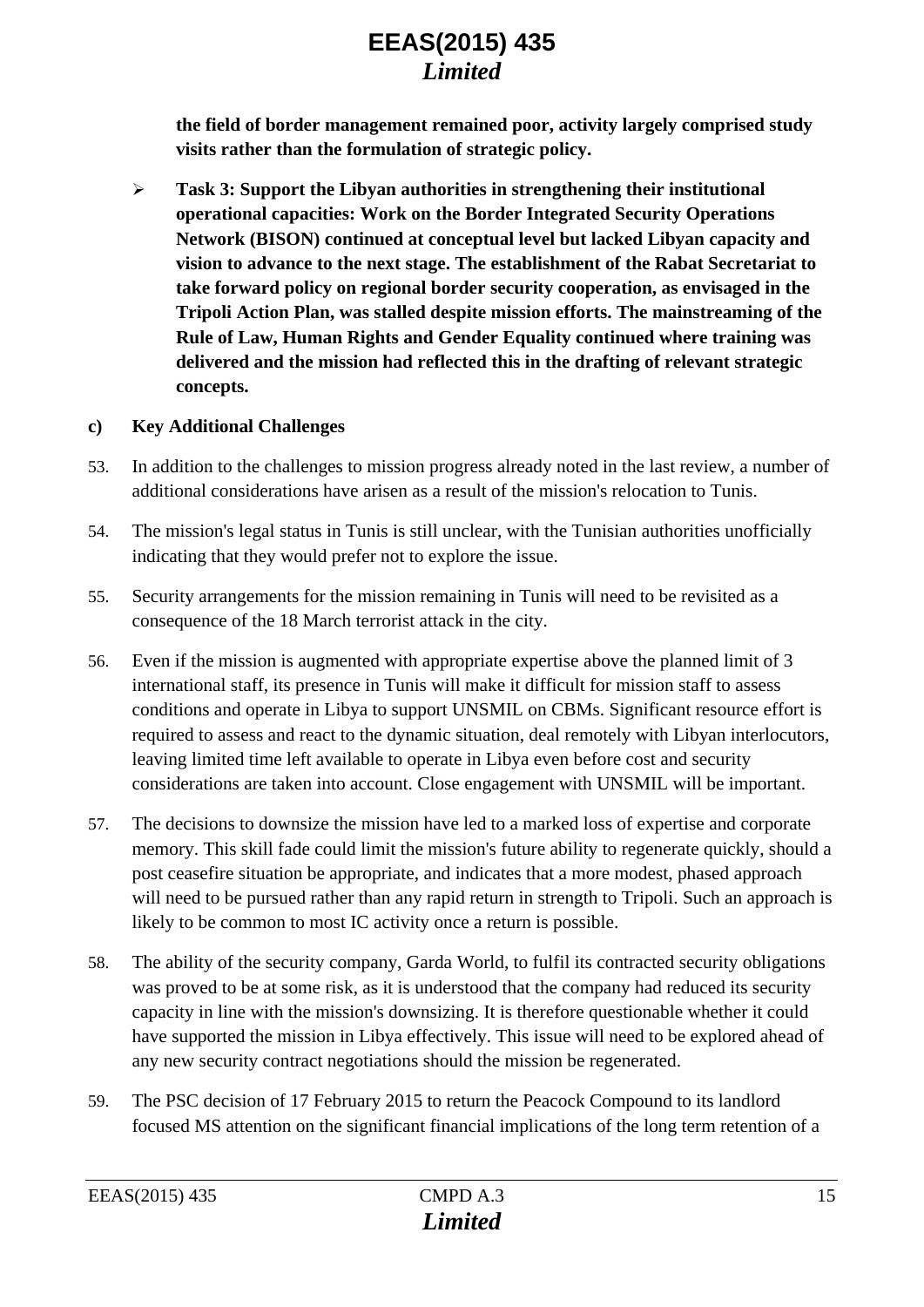vacated facility. As of 19 March 2015, the contract had not yet been terminated. Prior to the PSC decision, the compound had remained vacated since July 2014 but remained under the protection of Garda World and its recently-updated facilities remained fully operational with the capacity to house a minimum of 75 personnel in a secure location. The previous contract for the compound expired on 12 November 2014 and was subsequently renewed for a further year (at an approximate cost of  $\epsilon 100K/m$ onth, with a maximum 45 day notice period)<sup>7</sup> in order to allow for the eventual return of EUBAM Libya to Tripoli. Static security and supplementary utility charges were also applicable and increased the total monthly cost of the Peacock Compound to approximately 250K/month.

- 60. Consideration had been given to sub-let surplus facilities not in use by EUBAM Libya to other EU organisations, Member States, UNSMIL or other relevant international partners, as this was permitted in the new lease without further recourse to the owner. In March 2015, the owner agreed that, on eventual termination of the contract, he would not exercise his contractual right obliging the mission to return the site in its original condition i.e. minus the essential security upgrades that cost approximately  $\epsilon$ 2.3M to install. The cost of this removal work would likely have been approximately of €300-500K. Contractual arrangements for containers ordered (but not delivered) to provide additional accommodation amounted to a financial liability of exactly  $\bigoplus$  00K.
- 61. By Mid-November the mission had spent approximately  $\epsilon$  5.2M of its current  $\epsilon$ 26.2M budget allocation and was forecasted to spend a maximum of 33% of this figure at the end of the financial year on 21 May 2015. The cost of returning mission and personal equipment (i.e. armoured vehicles, personal baggage and equipment) from the Peacock Compound is estimated at some  $\epsilon$ 200K. Operating costs, for a reduced mission located in Tunis (HoM + 2) seconded + 2 local staff) could equate up to approximately  $\bigoplus$  90-90K/month. By comparison, operating costs for a mission of 17 nominal personnel operating in Tunis are approximately €160-170K/month.

### **d) Conclusion on progress in mandate delivery**

**62.** Mission progress since the last review and subsequent relocation to Tunis remained slow in respect to the mandate and the situation remained extremely challenging. Delivery of capacity in Libya was not possible for the majority of this period, and EUBAM Libya will consequently not achieve its End State by the end of the existing mandate period in May 2015.

#### **V. Way ahead – possible future engagement**

63. Options for future engagement by EUBAM Libya *within its current non-executive mandate*  fall into two broad categories; namely those possible prior to a ceasefire, and an option which is only achievable once the mission is based in Libya itself (i.e. following the formation of the

 $\overline{a}$ 

<sup>7</sup> The Peacock Compound Lease for 24 staff = €100K/month, for 25-40 Staff = €120K/month, for greater than 41 staff = 150K/Month.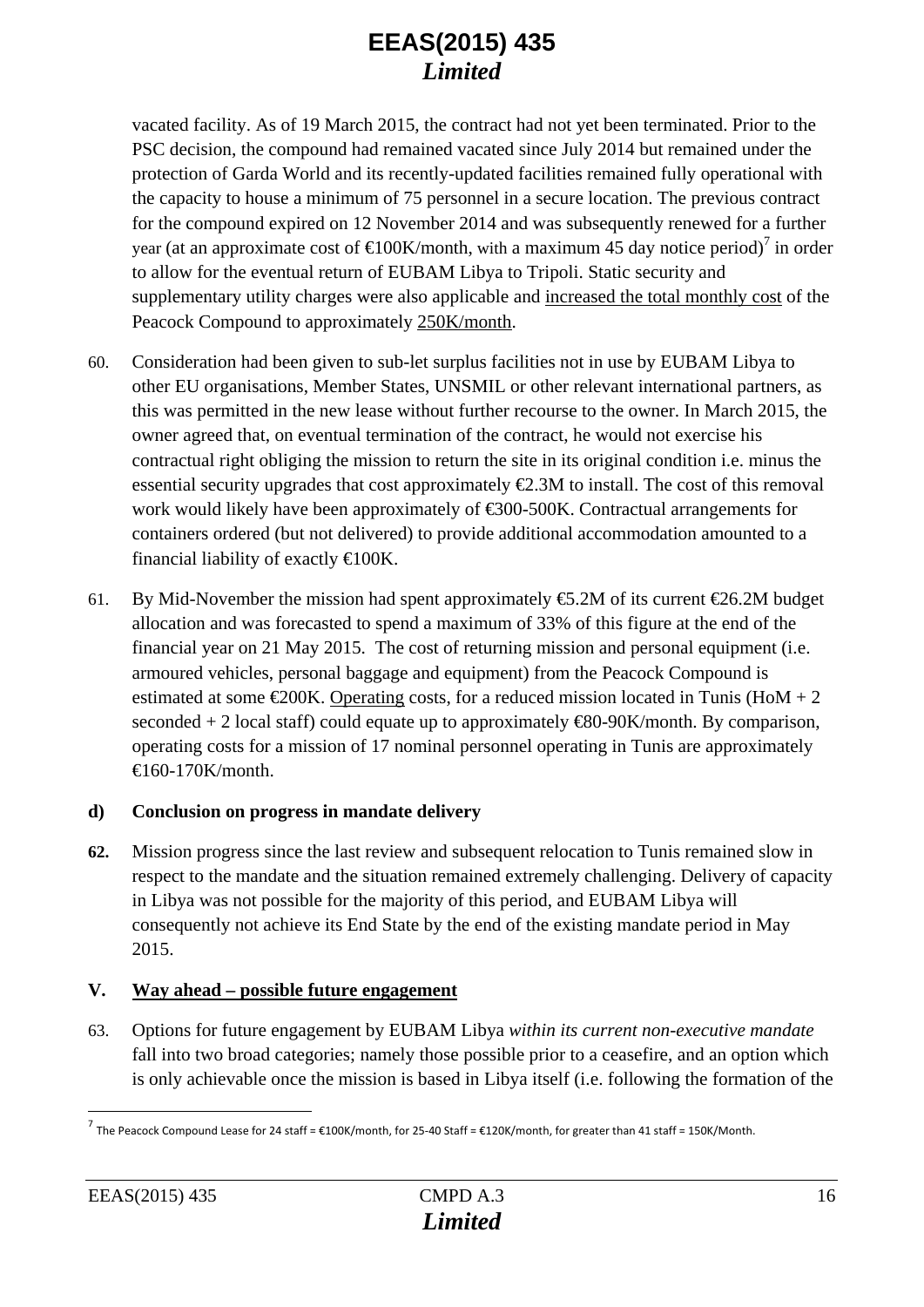GNU, a ceasefire and a decision to return to Tripoli based on the conditions set in Para 14).

- 64. Options which fundamentally amend EUBAM Libya's non-executive mandate and foresee an entirely new role for the IBM mission are not considered further owing to the mission's current extremely limited capacity, the timeline required to start all planning from first principles and, not least, the operating environment in Libya.
- 65. Potential options for alternative CSDP engagement, which do not involve EUBAM Libya, also exist and are already being taken forward under prudent planning covered in the updated PFCA.
- 66. Consideration of all options will need to take into account the timing of the existing EUBAM Libya mandate expiry on 21 May 2015, and Ramadan, which will occur during the period 18 June-17 July 2015, and represents a period of typically reduced engagement with Libyan interlocutors.
- 67. Given the overall uncertainty in Libya, and the timeline and strategic parameters outlined in the PFCA, it is assumed that an initial mandate extension, if considered appropriate for EUBAM Libya, would be limited to one year only i.e. expiring in May 2016.

### **a) Pre Ceasefire Options that do not allow an immediate return of the mission to Libya**

- 68. **On Hold**. This option reflects the status quo for EUBAM Libya which commenced on 17 February 2015, following PSC direction to commence the process of reducing mission strength from 17 nominal personnel. Consequently, under this option, the mission would remain downsized to the absolute minimum structure necessary to maintain an effectively 'suspended' mission based in Tunis (or possibly Brussels) with no capacity retained other than to maintain a nominal presence to monitor the situation, engage with the IC and legitimate Libyan border management authorities as appropriate, and deal with administrative issues (i.e. it could be limited to  $H \circ M + 2$  essential administration staff + 2 local staff for interpreter/transport duties).
- 69. A decision on the possibility to extend the mandate post May 2015 in anticipation of a ceasefire and a more favourable situation possibly allowing a phased return to Libya should be taken as soon as possible.
- **70. In the event that the political process in Geneva takes hold more quickly than currently anticipated and security conditions improve, consideration could possibly be given within this On Hold option to regenerate key elements of the mission as soon as possible, but on a very modest scale in order to respond to any IBM-related CBM requested by UNSMIL. This limited regeneration might also be appropriate if conditions allowed a refocus on providing capacity for the naval coastguard and customs support.**
- **71. The viability of this sub-option is however questionable as it is heavily dependent on, not least; the emergence of a clear and feasible UNSMIL request for support on CBMs**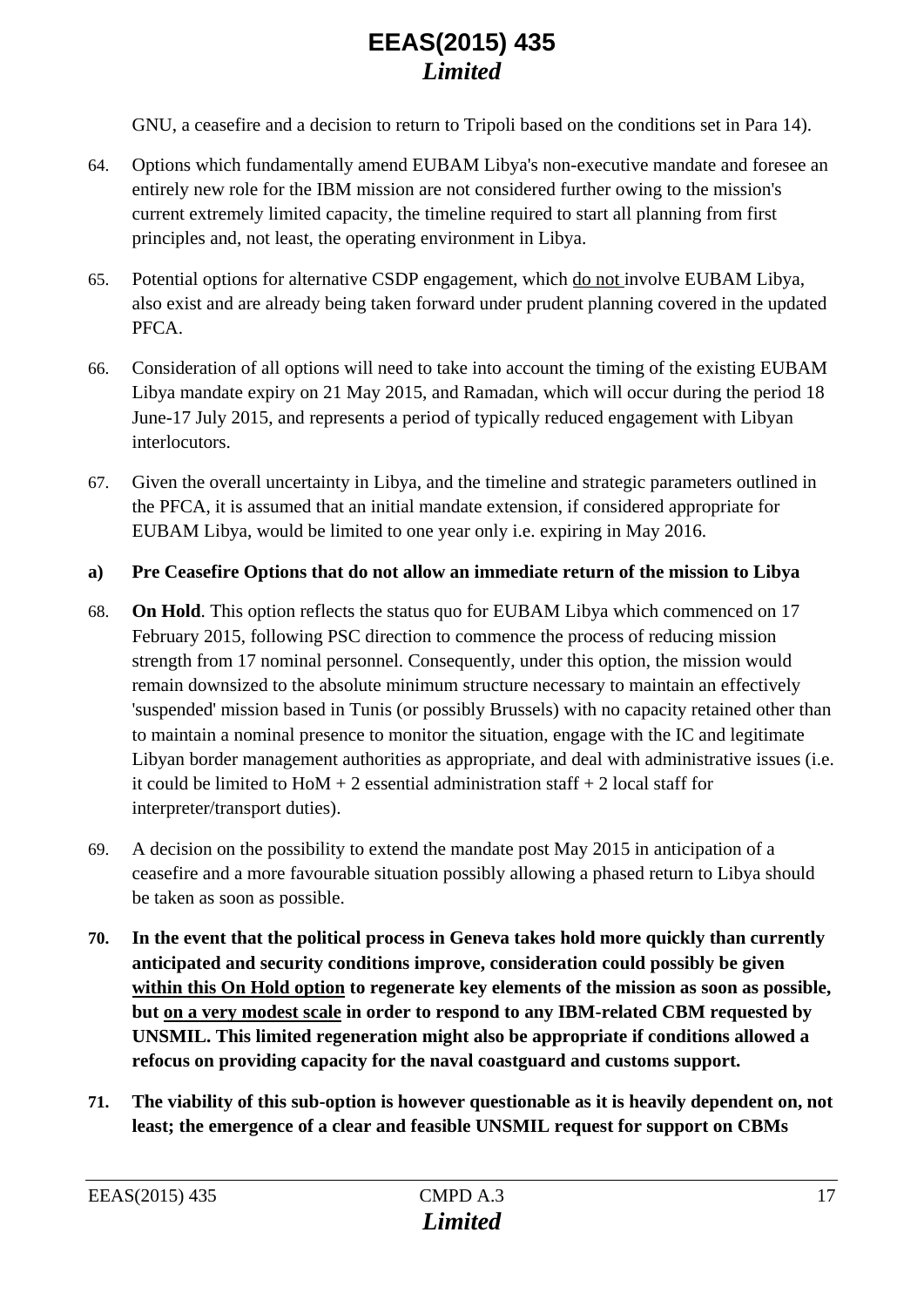**which MS can adhere to; limited regeneration capacities and the need to identify and establish an appropriate headquarters in Libya. It is thus likely that the political and security conditions that have previously prevented the mission conducting light operations in Libya effectively would still prevail.** 

- $\triangleright$  Pros: Simple and not directly dependent on conditions in Libya; in line with majority of IC effort; possibility to be co-located in Tunis with the majority of the IC; minimal cost to maintain mission; retains limited statement of intent regarding future EU support to Libya; pragmatic response to current situation which could allow mission to continue (in name only) beyond May 2015 mandate expiry in anticipation of a ceasefire and an eventual return to Libya; legal basis of mission maintained with some limited capacity to respond to an improving situation (e.g. support on IBM related CBM).
- $\triangleright$  Cons: Does not address EU regional interest or immediate Libyan border security needs; limited capacity to regenerate the mission quickly once conditions allow; legal status of the mission in Tunis; lacks a functioning headquarters in Libya.
- 72. **Closure**. A decision to close the mission runs counter to the well-defined political imperatives the EU has repeatedly set itself regarding engagement with Libya. It would however be applicable if the Libyan authorities withdrew their consent for the mission, and/or Libya entered into full-scale civil war, and/or MS considered the mission no longer viable/sustainable.
- 73. The mission could be closed on 21 May 2015 through not renewing the relevant Council Decision. A deliberate decision by MS to close the mission earlier would allow additional financial savings to be achieved.
	- $\triangleright$  Pros: Clear decision ending a sustained period of considerable uncertainty; long term financial savings to CFSP budget.
	- Cons: Does not address EU regional interest or immediate Libyan border security needs; no mission support to UNSMIL on possible IBM related CBMs; negative political signal to Libya, the region and IC partners; EU credibility weakened; any future decision to re-establish IBM activity in Libya would need to start from first principles i.e. an entirely new planning process.
- **b) Post Ceasefire Option that allows a return of the mission to Libya**
- 74. **Consolidated Operations**. This option assumes that a ceasefire and the follow up conditions to allow the mission to return to Libya have held and a decision is taken to return to Libya. It further assumes that the mission's mandate will already have been extended by one year to May 2016 in the event that the ceasefire has not occurred before May 2015.
- 75. The option could provide EUBAM Libya the opportunity to recommence planning afresh (to be articulated in the mission's first OPLAN) and lay the foundations to start delivering initial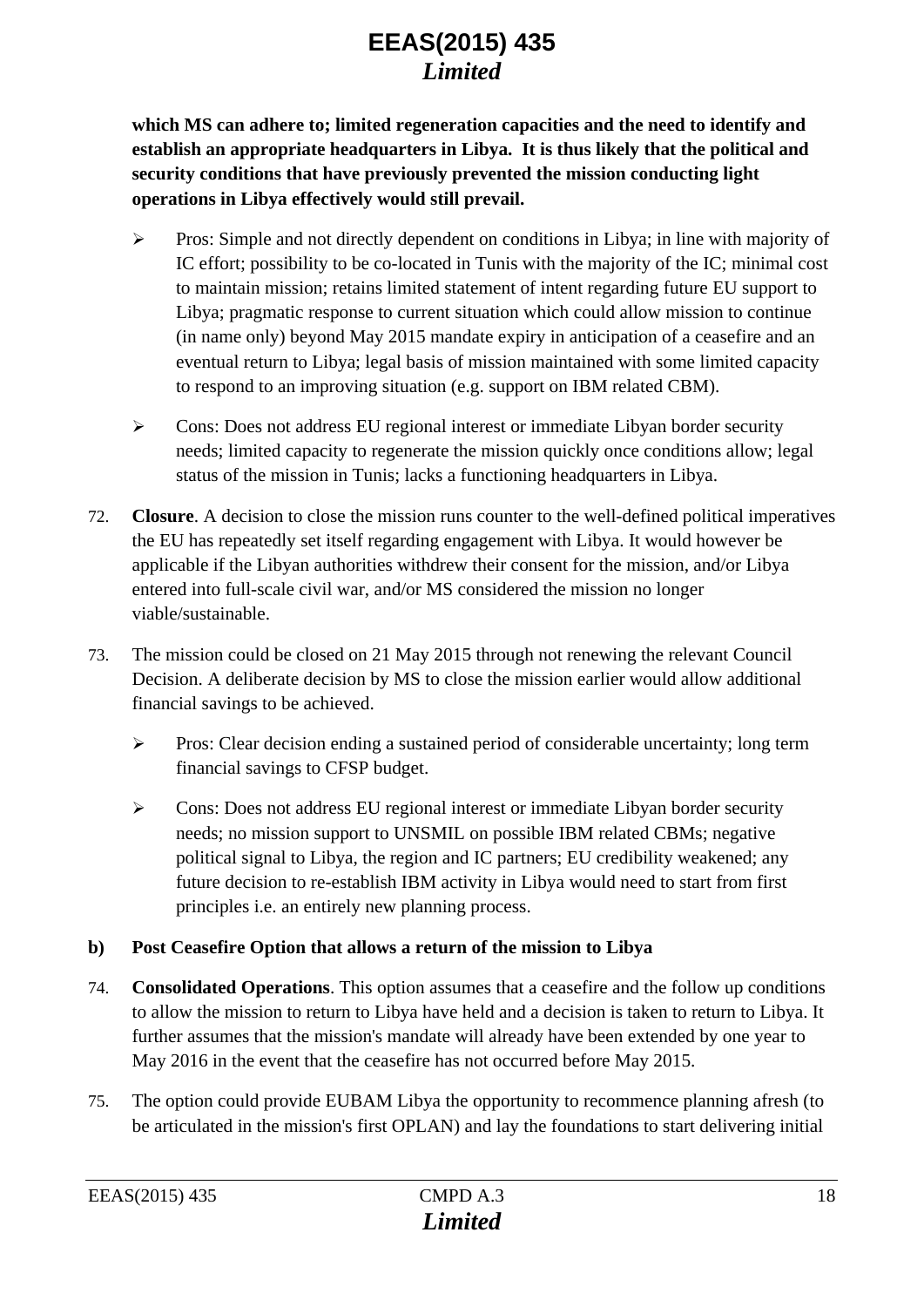effect and progress on its mandated tasks. The capacity to support UNSMIL on IBM-related CBMs could also be developed further. The response throughout the mandate would remain measured, in line with the mission's limited capacity and adhering to the basic principle of "crawl, walk, run" to avoid overwhelming Libyan absorption capacities in the crucial post ceasefire period.

- 76. The mission's current authorized personnel ceiling of 111 would require reducing to a more modest total commensurate with the prevailing circumstances in Libya and the practical difficulties likely in force generation following the mission's downsizing decided in October 2014. A more balanced presence of operational expertise within the revised overall strength would likely be appropriate.
- 77. The option would commence with the main effort initially focused on the phased return to Tripoli itself. The identification and establishment of an appropriate headquarters would be a key consideration and deliverable in this period. It would consist of an administrative reinforcement of the mission to allow the draw down from Tunis and the phased build up at the mission's headquarters.
- 78. The second phase would consist of consolidating the mission's footprint in Tripoli and reestablishing the initial operating capacity of the headquarters. During this phase immediate capacity would also be delivered to the Libyan authorities through the deployment of a small number of co-located advisers in the key ministries associated with IBM (e.g. the PM's Office (BMWG), MoI, MoD and MoFA). These advisers could help garner Libyan ownership and awareness of the mission; refocus strategic thinking in terms of the BMWG and regional cooperation, and help underpin the political transition.
- 79. In addition, the second phase would comprise the consolidation of links with Libyan authorities to identify operational engagement opportunities and start delivering capacity. The immediate priority would be on developing the Libyan naval coastguard's capacities and delivering a SAR concept that would allow Libya to fulfil its international commitments in this regard. This capacity could be reinforced initially through an emphasis on coastguard training in Malta until such time as local conditions allowed otherwise.
- 80. The second priority would be to recommence activities on all 3 pilot projects, as recommended in the last review, but without overwhelming fragile Libyan absorption capacities. This capacity delivery could logically focus upon Ras Adjir BCP, and at Tripoli International Airport and Tripoli seaport as these locations would be closest to the mission's headquarters and allow a much more sustained presence than has been achieved before.
- 81. Consideration would also need to be given in this second phase to commencing an emphasis on CT and SALW issues, identified in the last review and the PFCA as an emerging key priority both in Libya and the wider region.
	- $\triangleright$  Pros: Strong signal of continued support to Libya; increased visibility with IC, some limited capacity to address immediate Libyan border security needs, support to